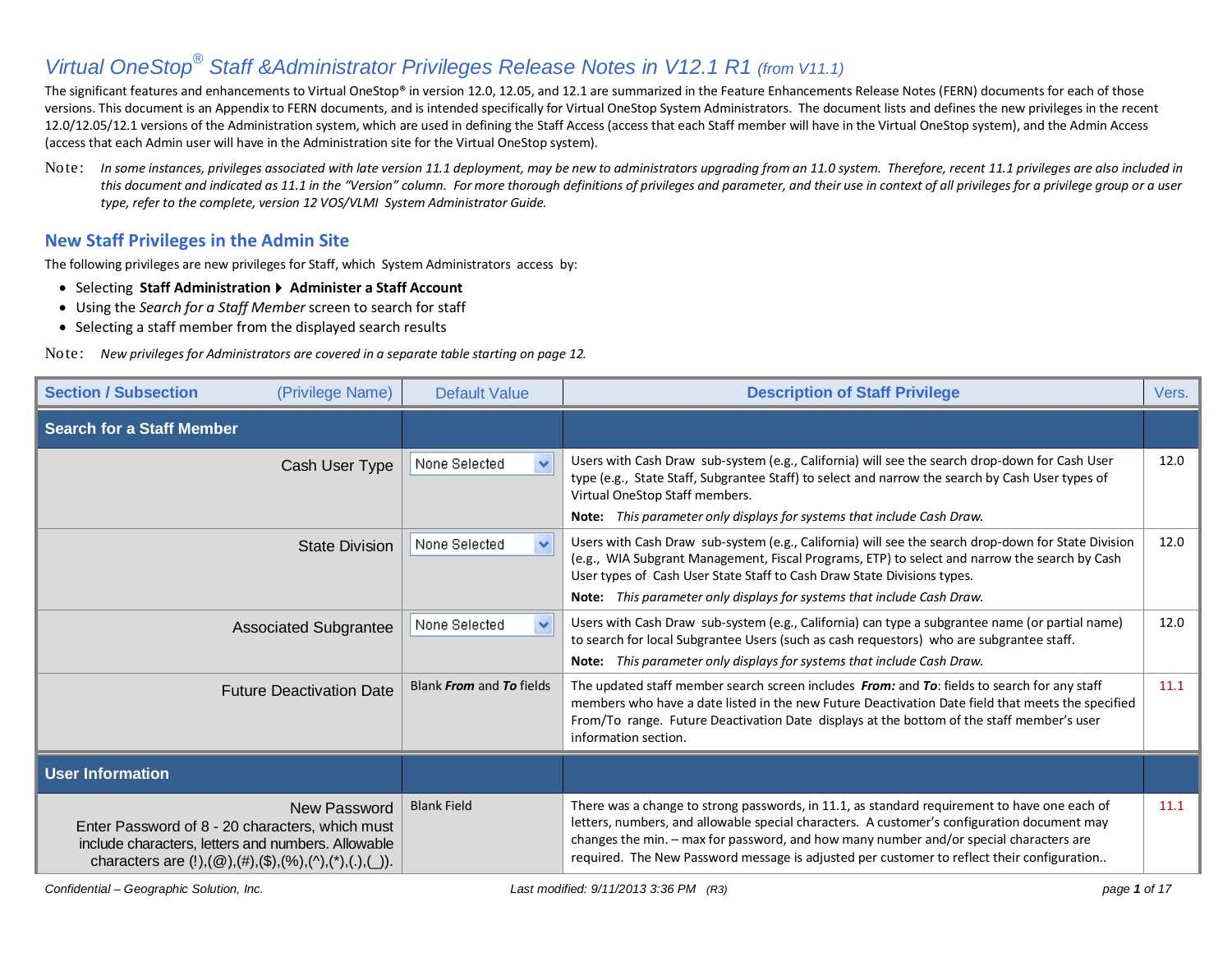| <b>Section / Subsection</b><br>(Privilege Name) | <b>Default Value</b>           | <b>Description of Staff Privilege</b>                                                                                                                                                                                                                                                                                                                                                                    | Vers. |
|-------------------------------------------------|--------------------------------|----------------------------------------------------------------------------------------------------------------------------------------------------------------------------------------------------------------------------------------------------------------------------------------------------------------------------------------------------------------------------------------------------------|-------|
| <b>Reset Password</b>                           | <b>Blank Check Box</b>         | This was changed from the New Password entry field (incorporating strong passwords in 11.1) to a<br>Reset Password check box in 12.0, which resets the password to a default strong password assigned<br>to the staff user, who will then be required to change it upon signing in. This way, administrators will<br>not know any staff member passwords; they will only have the ability to reset them. | 12.0  |
| <b>Cell Phone</b>                               | <b>Blank Field</b>             | Staff cell phone number.                                                                                                                                                                                                                                                                                                                                                                                 | 12.0  |
| <b>Default Email Address</b>                    | System Email                   | Default button for System Mail or My Email. Determines whether some email messages, such as<br>certain system alerts, are sent to the staff member's email.                                                                                                                                                                                                                                              | 12.0  |
| Assist Individual Landing Page                  | $\checkmark$<br>None Selected  | Defines the Default Landing Page for Staff when they assist individuals (until they pick their own<br>through Preferences).                                                                                                                                                                                                                                                                              | 12.0  |
| <b>Assist Employer Landing Page</b>             | $\checkmark$<br>None Selected  | Defines the Default Landing Page for Staff when they assist Employers (until they pick their own<br>through Preferences).                                                                                                                                                                                                                                                                                | 12.0  |
| Cash User Type                                  | Not Applicable<br>$\checkmark$ | Users with the Cash Draw subsystem (e.g., California) can use the drop-down menu to pick a Cash<br>User type for State Staff or Subgrantee Staff. State Staff will activate the State Division parameter.<br>Subgrantee Staff will activate the Associated Subgrantee parameter.                                                                                                                         | 12.0  |
|                                                 |                                | Note: This parameter displays only for systems that include Cash Draw.                                                                                                                                                                                                                                                                                                                                   |       |
| <b>State Division</b>                           | <b>Blank Check Boxes</b>       | Users with the Cash Draw subsystem can use the check boxes to identify state cash staff divisions<br>(e.g., WIA Subgrant Management, Fiscal Programs, ETP) for this staff member.<br>Note: This parameter only displays for systems that include Cash Draw, and is associated with<br><b>State Staff Cash User Privileges</b> aroups near the bottom of the screen (ETP and non-ETP).                    | 12.0  |
| <b>Associated Subgrantee</b>                    | No Associated<br>Subgrantee    | Users with the Cash Draw subsystem can use this link to open a subgrantee search screen and<br>identify a subgrantee user (e.g., a cash requestor).                                                                                                                                                                                                                                                      | 12.0  |
|                                                 |                                | Note: This parameter displays only for systems that include Cash Draw, and is associated with<br>Subgrantee Staff Cash User Privileges group at the bottom of the screen.                                                                                                                                                                                                                                |       |
| <b>Future Deactivation Date</b>                 | To                             | A specific future date, picked through a calendar control, when the staff member will be marked<br>inactive.                                                                                                                                                                                                                                                                                             | 11.1  |
|                                                 |                                |                                                                                                                                                                                                                                                                                                                                                                                                          |       |
| <b>Privilege List</b>                           |                                |                                                                                                                                                                                                                                                                                                                                                                                                          |       |
| {4 new privilege groups}                        | N/A                            | The four privilege groups highlighted below have been added to the privilege list. See the actual<br>privilege groups for details on related privileges for those groups. These groups will have Read<br>Only for most customers who do not have the related options.                                                                                                                                    | 12.0  |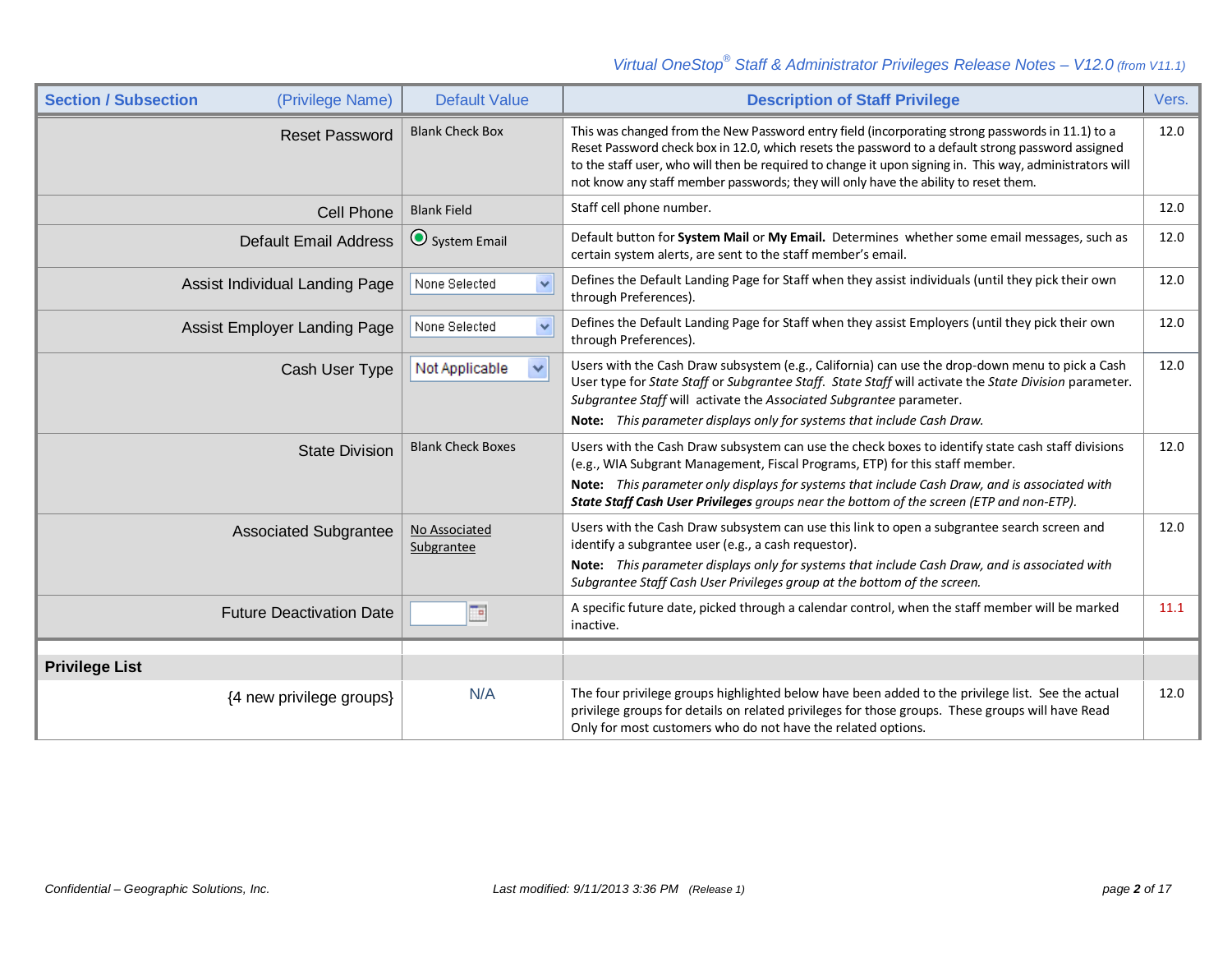| <b>Section / Subsection</b><br>(Privilege Name)                                                 | <b>Default Value</b> | <b>Description of Staff Privilege</b>                                                                                                                                                                                                                                                                                                                                                                                                                                                                                                                                                                                                                                                                                                                                                                                                                                                                                                                            | Vers. |
|-------------------------------------------------------------------------------------------------|----------------------|------------------------------------------------------------------------------------------------------------------------------------------------------------------------------------------------------------------------------------------------------------------------------------------------------------------------------------------------------------------------------------------------------------------------------------------------------------------------------------------------------------------------------------------------------------------------------------------------------------------------------------------------------------------------------------------------------------------------------------------------------------------------------------------------------------------------------------------------------------------------------------------------------------------------------------------------------------------|-------|
|                                                                                                 |                      | [General Privileges   Manage Individuals   Individual File Folders   Manage Employers   Employer File<br>Folders   Employer Case Notes   Manage Job Orders   Manage Labor Exchange   Manage Activities   Manage<br>Providers   Manage Consumer Reporting System (CRS)   Manage Events/Scan Card   Manage Case<br>Assignment   Manage Profiling   Manage Communications   Manage Satisfaction Surveys   Manage<br>Funds   Manage Tracking   View Reports   Individual Case Notes Tab   Document Management   Individual<br>Activities Tab   Individual Plan Tab   Individual Programs Tab   Enrollments Global Parameters   Provider<br>Obligations   Provider Payments / Refunds   Individual Assessment Tab   WARN   State Staff Cash User<br>Privileges - Other than Employer Training Program   State Staff Cash User Privileges - Employer Training<br>Program State Division   Subgrantee Staff Cash User Privileges ]<br>[Expand All Privilege Categories] |       |
| [Expand All Privilege Categories]                                                               | N/A                  | In 12.0, the privilege list that is above all of the privilege groups for staff now includes a<br>"Collapse/Expand" link at the bottom of the list. This link lets the administrator collapse or<br>expand all the privilege groups that follow. Each group heading also has its own +/- link to<br>collapse or expand the individual group's privilege lists.                                                                                                                                                                                                                                                                                                                                                                                                                                                                                                                                                                                                   | 12.0  |
| <b>General Privileges</b>                                                                       |                      |                                                                                                                                                                                                                                                                                                                                                                                                                                                                                                                                                                                                                                                                                                                                                                                                                                                                                                                                                                  |       |
| Visitor System Configuration                                                                    | $No \nightharpoonup$ | Allows the staff member to edit the configuration of the one-stop efficiency kiosk system, if<br>enabled.                                                                                                                                                                                                                                                                                                                                                                                                                                                                                                                                                                                                                                                                                                                                                                                                                                                        | 12.0  |
| 100% Veteran representative managing Non-<br>Veteran can override automatic writing of services | $No \sim$            | This will provide the option to vet reps staff who are 100% vet reps when they are assisting non-<br>veterans. Those staff would have the writing of services be off by default for the non-veterans<br>they assist. (i.e., their access to the individual's service will be View Only). When this setting is<br>Yes, there will be link available to change the default in case the individuals need to be updated to<br>a veteran.                                                                                                                                                                                                                                                                                                                                                                                                                                                                                                                             | 11.1  |
| <b>Manage Individuals</b>                                                                       |                      |                                                                                                                                                                                                                                                                                                                                                                                                                                                                                                                                                                                                                                                                                                                                                                                                                                                                                                                                                                  |       |
|                                                                                                 |                      | No new privileges in 12.0 for this group.                                                                                                                                                                                                                                                                                                                                                                                                                                                                                                                                                                                                                                                                                                                                                                                                                                                                                                                        |       |
| <b>Individual File Folders</b>                                                                  |                      |                                                                                                                                                                                                                                                                                                                                                                                                                                                                                                                                                                                                                                                                                                                                                                                                                                                                                                                                                                  |       |
| <b>Communications Profile Access</b>                                                            | Yes $\vee$           | This was a name change in 12.0, from Template Folder Access to Communications Folder Access. It<br>enables a larger range of access, and allows the staff member to manage the correspondence<br>templates that have been created, the individual's messages, and their Career Network.                                                                                                                                                                                                                                                                                                                                                                                                                                                                                                                                                                                                                                                                          | 12.0  |
| <b>Manage Employers</b>                                                                         |                      |                                                                                                                                                                                                                                                                                                                                                                                                                                                                                                                                                                                                                                                                                                                                                                                                                                                                                                                                                                  |       |
| Create a ETP/IWT Employer                                                                       | No.<br>$\checkmark$  | This permission is for a pending Employer Training Panel module, specific to one state customer in<br>an upcoming release (Yes/No)                                                                                                                                                                                                                                                                                                                                                                                                                                                                                                                                                                                                                                                                                                                                                                                                                               | 12.1  |
| Restore an Archived Employer                                                                    | No.                  | Allows the staff member to return archived employer to an "active" status. (Yes/No)                                                                                                                                                                                                                                                                                                                                                                                                                                                                                                                                                                                                                                                                                                                                                                                                                                                                              | 12.1  |
| Edit Disabled Friendly Employer Value                                                           | No.                  | Allows the staff member to identify an employer as being disabled friendly in the staff section of<br>employer/general information. The default is NO.<br>If an employer is designated as Disabled Friendly, then all their job orders are designated as                                                                                                                                                                                                                                                                                                                                                                                                                                                                                                                                                                                                                                                                                                         | 12.1  |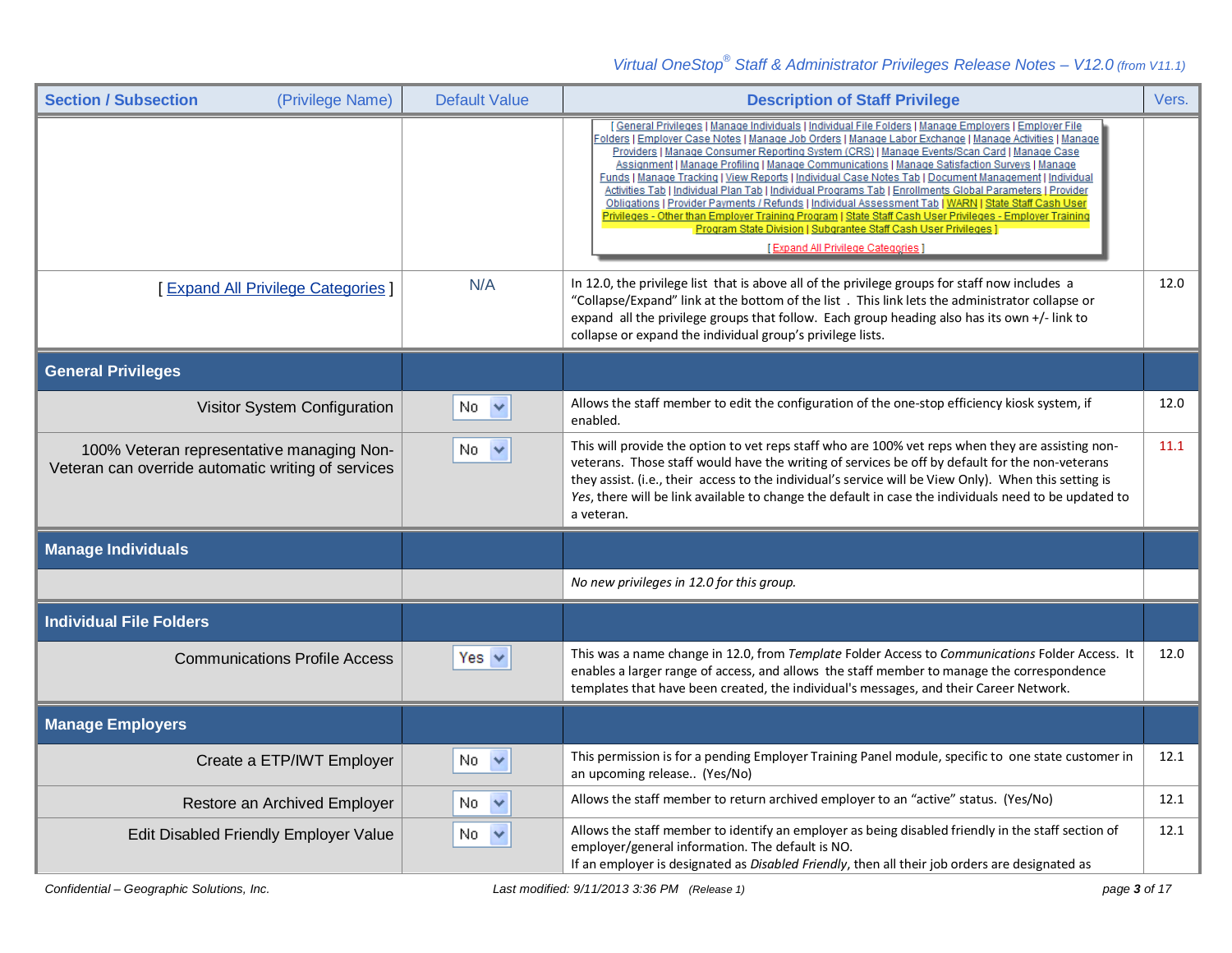| <b>Section / Subsection</b><br>(Privilege Name)               | <b>Default Value</b> | <b>Description of Staff Privilege</b>                                                                                                                                                                                                                                                                                                                                                                                                                                                                                                                                               | Vers. |
|---------------------------------------------------------------|----------------------|-------------------------------------------------------------------------------------------------------------------------------------------------------------------------------------------------------------------------------------------------------------------------------------------------------------------------------------------------------------------------------------------------------------------------------------------------------------------------------------------------------------------------------------------------------------------------------------|-------|
|                                                               |                      | Disabled Friendly on the job Details page, including a link to explain what that term means.                                                                                                                                                                                                                                                                                                                                                                                                                                                                                        |       |
| <b>Employer File Folders</b>                                  |                      |                                                                                                                                                                                                                                                                                                                                                                                                                                                                                                                                                                                     |       |
| <b>Job Orders Plan Access</b>                                 | $\checkmark$<br>No.  | Allows the staff member to view/edit an employer's Job Order Plan profile, which provides access<br>to job orders, job order templates, job skill sets, and application questions.                                                                                                                                                                                                                                                                                                                                                                                                  | 12.0  |
| <b>Communications Folder Access</b>                           | Yes $\vee$           | This was a name change in 12.0, from Template Folder Access to Communications Folder Access. It<br>enables a larger range of access, and allows the staff member to view/edit any employer templates,<br>messages, and system alert subscriptions; and assist employers in creating or modifying templates.                                                                                                                                                                                                                                                                         | 12.0  |
| <b>Employer Case Notes</b>                                    |                      |                                                                                                                                                                                                                                                                                                                                                                                                                                                                                                                                                                                     |       |
|                                                               |                      | No new privileges in 12.0 for this group.                                                                                                                                                                                                                                                                                                                                                                                                                                                                                                                                           |       |
| <b>Manage Job Orders</b>                                      |                      |                                                                                                                                                                                                                                                                                                                                                                                                                                                                                                                                                                                     |       |
| Job Order Vet Rep [removed)                                   |                      | The field Job Order Vet Rep from 11.1 was replaced with the following two fields in 12.0.                                                                                                                                                                                                                                                                                                                                                                                                                                                                                           | 12.0  |
| Refer Job Orders in Vet Hold status                           | No.<br>$\checkmark$  | Allows the staff member to perform referrals for job orders that are in a Veteran Hold status.                                                                                                                                                                                                                                                                                                                                                                                                                                                                                      | 12.0  |
| Allow Staff to Change Veteran Hold Job Order<br><b>Status</b> | No.<br>$\checkmark$  | Allows the staff member to access the Manage Internal Job Orders component of Manage Job<br>Orders with the ability to identify and edit the veteran representative aspect of internal job orders.                                                                                                                                                                                                                                                                                                                                                                                  | 12.0  |
| Staff can edit H2B/H2A close date                             | No $\vee$            | This privileges changes the business rule to allow staff to edit the last date to display on H2B/H2A<br>job orders. For example, if staff copies a previously submitted order that is an H2B/H2A job order,<br>they will need to modify the expiration date of the new order after it has been saved. However,<br>standard business rules for such job orders will limit the changes for the orders, such as the last<br>date to display the open order. With this flag set to Yes, the staff member will be able to change<br>this date for closing the display of that job order. | 12.05 |
| Staff can edit job order criminal records exclusion           | $No \sim$            | This add the ability for the staff member on a job order to set a Criminal Background Exclusion<br>parameter, as "May allow exclusion based on criminal background".                                                                                                                                                                                                                                                                                                                                                                                                                | 12.1  |
| <b>Manage Labor Exchange</b>                                  |                      |                                                                                                                                                                                                                                                                                                                                                                                                                                                                                                                                                                                     |       |
|                                                               |                      | No new privileges in 12.0 for this group.                                                                                                                                                                                                                                                                                                                                                                                                                                                                                                                                           |       |
| <b>Manage Activities</b>                                      |                      |                                                                                                                                                                                                                                                                                                                                                                                                                                                                                                                                                                                     |       |
|                                                               |                      | No new privileges in 12.0 for this group.                                                                                                                                                                                                                                                                                                                                                                                                                                                                                                                                           |       |
| <b>Manage Providers</b>                                       |                      |                                                                                                                                                                                                                                                                                                                                                                                                                                                                                                                                                                                     |       |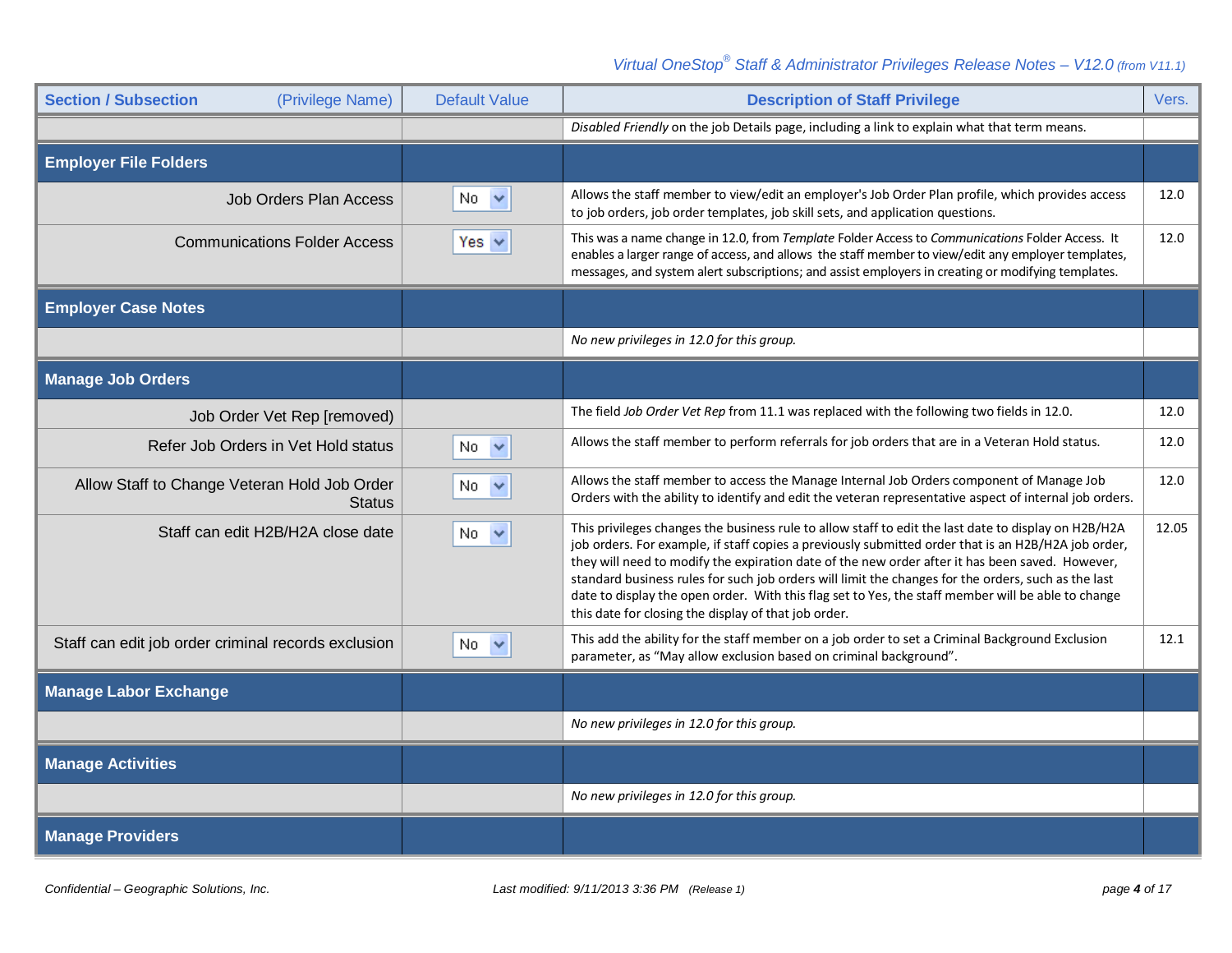| <b>Section / Subsection</b><br>(Privilege Name)                               | <b>Default Value</b>         | <b>Description of Staff Privilege</b>                                                                                                                                                                                                                                                                 | Vers. |
|-------------------------------------------------------------------------------|------------------------------|-------------------------------------------------------------------------------------------------------------------------------------------------------------------------------------------------------------------------------------------------------------------------------------------------------|-------|
| <b>General Information</b>                                                    |                              |                                                                                                                                                                                                                                                                                                       |       |
| <b>Edit Provider Name</b>                                                     | No.<br>$\checkmark$          | Determines if the staff member can edit the Provider Name. This is the field Provider Name 1,<br>accessed in the Provider Profile folder, on the General tab in the Provider Details section.                                                                                                         | 11.1  |
| <b>Manage Consumer Reporting System (CRS)</b>                                 |                              |                                                                                                                                                                                                                                                                                                       |       |
| Receives Program Approval/Rejection<br>Notifications                          | No.<br>$\checkmark$          | Allows the staff member to receive notifications when programs have been reviewed and<br>approved or rejected.                                                                                                                                                                                        | 12.0  |
| Receives Notifications of Programs not reviewed<br>within 30 days of creation | No.                          | Allows the staff member to receive notifications if programs have had no review 30 days after their<br>creation or modification by the provider user.                                                                                                                                                 | 12.0  |
| Receives Regional Provider User Status Change<br>Notification                 | No.<br>$\checkmark$          | Allows the staff member to receive notifications when provider users change provide/institution<br>program data                                                                                                                                                                                       | 12.05 |
| <b>Manage CRS Providers</b>                                                   |                              |                                                                                                                                                                                                                                                                                                       |       |
| Provider CRS Services - Eligibility                                           | No <                         | Gives the staff member the ability to determine eligibility for a provider.                                                                                                                                                                                                                           | 11.1  |
| Local Provider CRS Services - Create                                          | $No \sim$                    | Allows regional staff to create CRS-related services for regional providers, such as cost details and<br>performance variables.                                                                                                                                                                       | 12.0  |
| Local Provider CRS Services - Edit                                            | No.<br>$\checkmark$          | Allows regional staff to modify previously created CRS-related services for regional providers, such<br>as cost details and performance variables.                                                                                                                                                    | 12.0  |
| Local Provider CRS Services - View                                            | No.<br>$\checkmark$          | Limits the regional staff member to view-only access to the regional provider's CRS Services<br>information. This prevents the staff member from creating or modifying information for the provider.                                                                                                  | 12.0  |
| Local Provider CRS Services - Duplicate                                       | No.<br>$\checkmark$          | Allows regional staff to clone/copy information associated with a regional provider's program as<br>another program type. If this is set to Yes, when a CRS program is created the staff member can<br>duplicate the program as one of two types - Non-ITA Training or Non-ITA Occupational Training. | 12.0  |
| <b>Manage Events/Scan Card</b>                                                |                              |                                                                                                                                                                                                                                                                                                       |       |
| <b>Events</b>                                                                 |                              |                                                                                                                                                                                                                                                                                                       |       |
| <b>Remove Users From Events</b>                                               | No.<br>$\checkmark$          | Allows the staff member to remove users who have signed up for an events.                                                                                                                                                                                                                             | 12.0  |
| <b>Event Category Creation Restrictions</b>                                   | Check boxes<br>to inactivate | Allows the staff member to manage identify specific Event category that the staff member cannot<br>choose when creating events                                                                                                                                                                        | 12.1  |
| <b>Remove Users From Events</b>                                               | No.                          | Allows the staff member to remove users who have signed up for an events.                                                                                                                                                                                                                             | 12.0  |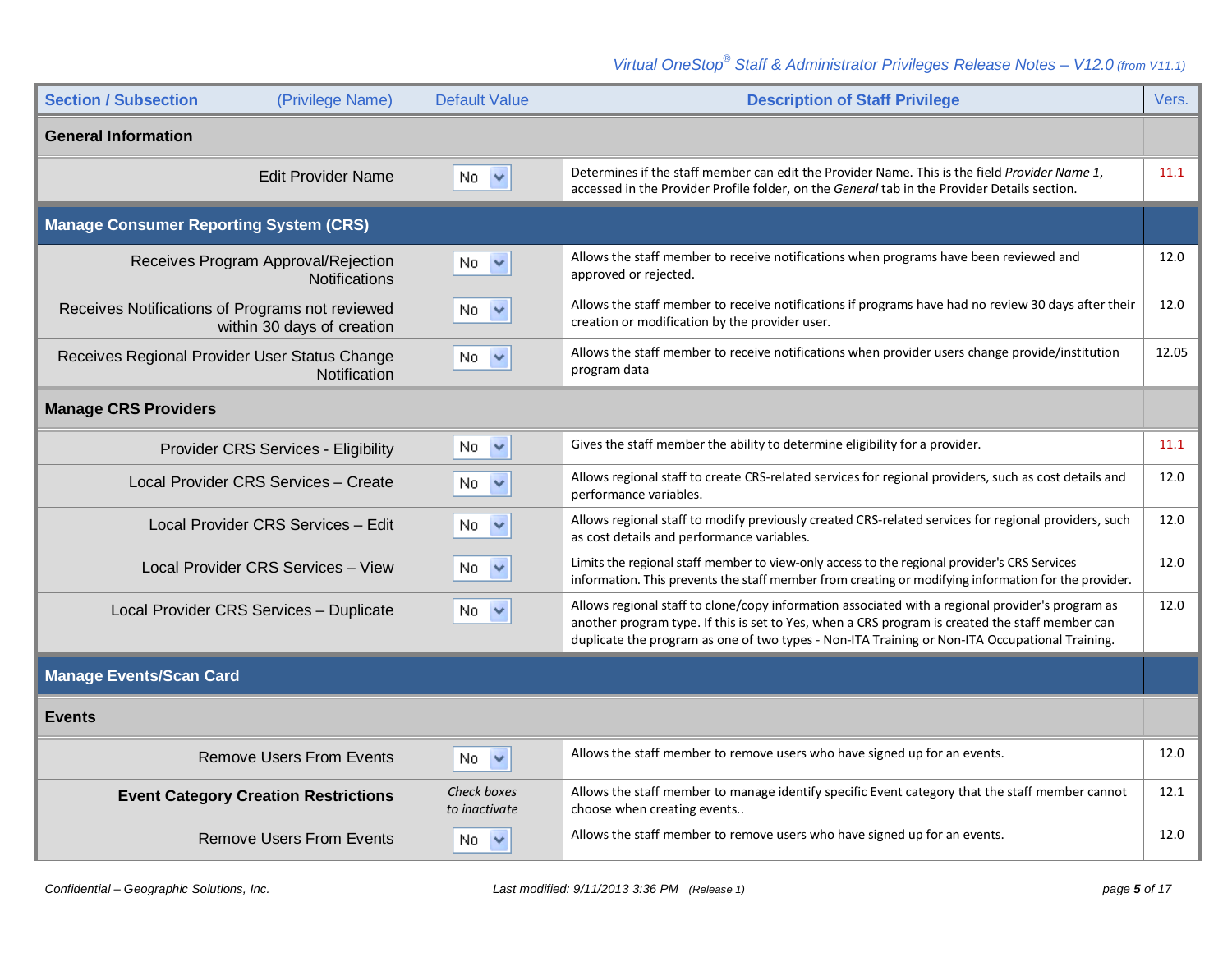| <b>Section / Subsection</b><br>(Privilege Name)                   | <b>Default Value</b> | <b>Description of Staff Privilege</b>                                                                                                                                                                                                                                                                 | Vers. |
|-------------------------------------------------------------------|----------------------|-------------------------------------------------------------------------------------------------------------------------------------------------------------------------------------------------------------------------------------------------------------------------------------------------------|-------|
| <b>Manage Case Assignment</b>                                     |                      |                                                                                                                                                                                                                                                                                                       |       |
|                                                                   |                      | No new privileges in 12.0 for this group.                                                                                                                                                                                                                                                             |       |
| <b>Manage Profiling</b>                                           |                      |                                                                                                                                                                                                                                                                                                       |       |
|                                                                   |                      | No new privileges in 12.0 for this group.                                                                                                                                                                                                                                                             |       |
| <b>Manage Communications</b>                                      |                      |                                                                                                                                                                                                                                                                                                       |       |
| Messages - Search Recipients                                      | $No \nightharpoonup$ | Enables the recipient-search drop-down control when a staff member creates a new message, so<br>that they can search for recipients, and use search options to identity the individuals, employers,<br>and/or staff to whom the email will be sent.                                                   | 12.0  |
| <b>Manage Satisfaction Surveys</b>                                |                      |                                                                                                                                                                                                                                                                                                       |       |
|                                                                   |                      | No new privileges in 12.0 for this group.                                                                                                                                                                                                                                                             |       |
| <b>Manage Funds</b>                                               |                      |                                                                                                                                                                                                                                                                                                       |       |
|                                                                   |                      | No new privileges in 12.0 for this group.                                                                                                                                                                                                                                                             |       |
| <b>Manage Tracking</b>                                            |                      |                                                                                                                                                                                                                                                                                                       |       |
|                                                                   |                      | No new privileges in 12.0 for this group.                                                                                                                                                                                                                                                             |       |
| <b>View Reports</b>                                               |                      |                                                                                                                                                                                                                                                                                                       |       |
| <b>My Reports</b>                                                 |                      |                                                                                                                                                                                                                                                                                                       |       |
| <b>Delete Reports</b>                                             | No.<br>$\checkmark$  | Gives the staff member the ability to delete reports that they have saved to their My Reports area.<br>This will not delete the availability of that report elsewhere, only the quick link to the report and<br>any associated specific filter or settings that staff saved to their My Reports list. | 12.0  |
| <b>Detail Reports</b>                                             |                      |                                                                                                                                                                                                                                                                                                       |       |
| Allowed to run reports at State Geographic<br><b>Region Level</b> | No.<br>$\checkmark$  | Allows the staff member to run reports with the privileges associated with a state-level account.                                                                                                                                                                                                     | 12.0  |
| <b>Program Management Reports</b>                                 | $No \sim$            | Allows the staff member to access/run reports the reports accessible from the menu option,<br>Summary Reports ▶ Miscellaneous ▶ Program Management.                                                                                                                                                   | 12.0  |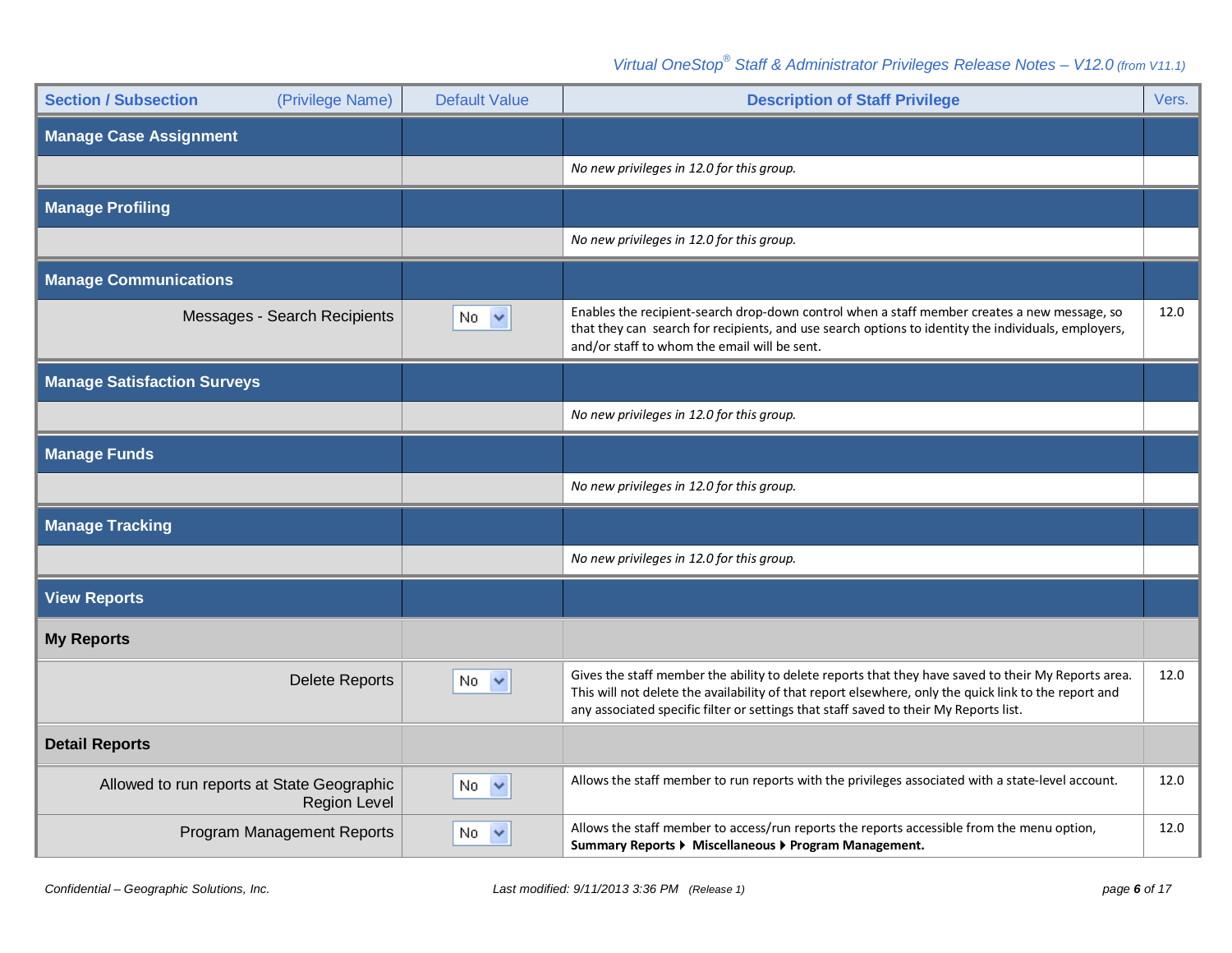| <b>Section / Subsection</b><br>(Privilege Name) | <b>Default Value</b> | <b>Description of Staff Privilege</b>                                                                                                                                                                                                                                                                                                                               | Vers. |
|-------------------------------------------------|----------------------|---------------------------------------------------------------------------------------------------------------------------------------------------------------------------------------------------------------------------------------------------------------------------------------------------------------------------------------------------------------------|-------|
| Cash Draw Reports                               | No <                 | Allows the staff member to generate reports related to the Cash Draw module functions (e.g.,<br>reports for Deposit Instructions, Expenditure Status, Legislative members by Subgrantee or Fund,<br>Leger reports, Cash Hold Reports, Cash Request Reports, Subgrant reports, and Subgrant Closeout<br>Reports.                                                     | 12.0  |
| <b>WARN Reports</b>                             | $No \sim$            | Allows the staff member to generate detail reports for WARN notices and WARN visits.                                                                                                                                                                                                                                                                                | 12.0  |
| <b>Case Management Reports</b>                  |                      |                                                                                                                                                                                                                                                                                                                                                                     |       |
| Case Management - Case Load Reports             | $No \sim$            | This parameter has not changed. It allows the staff member to generate case management<br>reports under the Case Load heading. However, it is worth noting that in 12.0 Case Load Reports is<br>broken into categories for general caseload reports, and for program specific caseload reports.<br>This parameter controls caseload reports under all the headings. | 12.0  |
| <b>Cash Draw Reports</b>                        |                      |                                                                                                                                                                                                                                                                                                                                                                     |       |
| [24 parameters]                                 |                      | For customers purchasing Cash Draw, each of the separate Cash Draw Reports can be enabled by<br>an administrator allow the staff member to generate the specific Cash Draw report. The number<br>of Cash Draw reports is growing and currently includes the list below.                                                                                             | 12.1  |
| <b>Federal Reports</b>                          |                      |                                                                                                                                                                                                                                                                                                                                                                     |       |
| <b>Unemployment Federal Reports</b>             | No.<br>$\checkmark$  | Determines at what level the staff member can access federal unemployment reports, when they<br>are available in the system. This parameter is set aside for modules currently under construction.<br>This report parameter will be active for customers who purchase the REX system or the GUS<br>system modules, as they become available.                        | 12.0  |
| Veteran Priority of Service Survey              | No.<br>$\checkmark$  | Determines if the staff member can generate this Veteran Priority of Service Survey report for<br>veterans receiving priority services.                                                                                                                                                                                                                             | 12.0  |
| <b>Individual Case Notes Tab</b>                |                      |                                                                                                                                                                                                                                                                                                                                                                     |       |
| Individual Case Note Programs Restriction       | Check boxes          | Note: This parameter (with check boxes) determines the programs for which a staff member can<br>manage individual case notes. It is not a new privilege, but it is worth noting that if no program<br>check boxes are selected for the staff user, they will not have appropriate program dropdown<br>values in order to enter case notes.                          | N/A   |
| Individual Case Notes Enrollment Removal        | No.<br>$\checkmark$  | Determines whether staff can remove case notes related to enrollment activities.                                                                                                                                                                                                                                                                                    | 12.0  |
| <b>Document Management</b>                      |                      |                                                                                                                                                                                                                                                                                                                                                                     |       |
|                                                 |                      | No new privileges in 12.0 for this group.                                                                                                                                                                                                                                                                                                                           |       |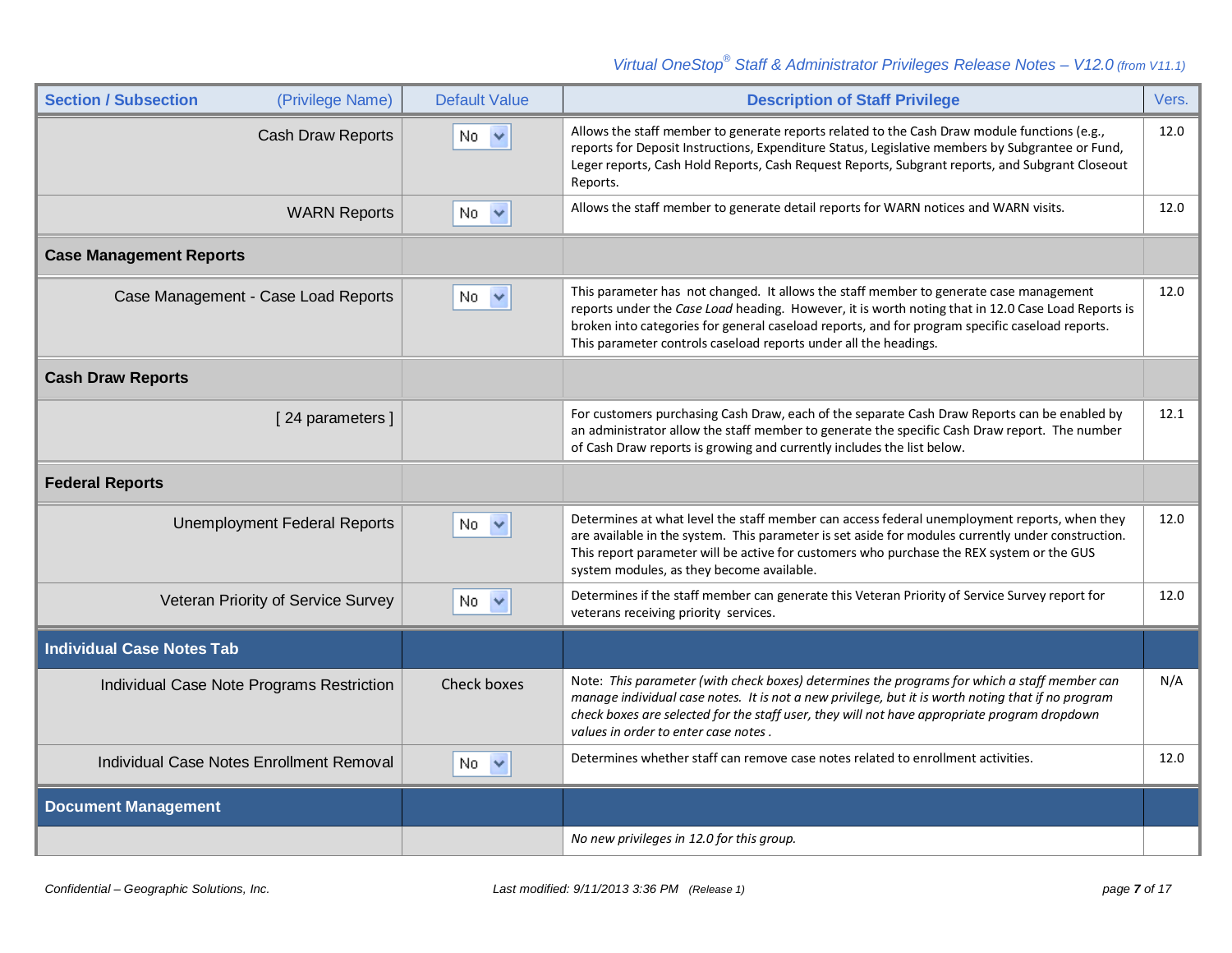| <b>Section / Subsection</b><br>(Privilege Name)                            | <b>Default Value</b> | <b>Description of Staff Privilege</b>                                                                                                                                                                                                                                                                                                                                                                        | Vers. |
|----------------------------------------------------------------------------|----------------------|--------------------------------------------------------------------------------------------------------------------------------------------------------------------------------------------------------------------------------------------------------------------------------------------------------------------------------------------------------------------------------------------------------------|-------|
| <b>Individual Activities Tab</b>                                           |                      |                                                                                                                                                                                                                                                                                                                                                                                                              |       |
|                                                                            |                      | No new privileges in 12.0 for this group.                                                                                                                                                                                                                                                                                                                                                                    |       |
| <b>Individual Plan Tab</b>                                                 |                      |                                                                                                                                                                                                                                                                                                                                                                                                              |       |
|                                                                            |                      | No new privileges in 12.0 for this group.                                                                                                                                                                                                                                                                                                                                                                    |       |
| <b>Individual Programs Tab</b>                                             |                      |                                                                                                                                                                                                                                                                                                                                                                                                              |       |
| <b>Wagner-Peyser</b>                                                       |                      |                                                                                                                                                                                                                                                                                                                                                                                                              |       |
| WP - Allow create and edit of Follow-up Services                           | No.<br>$\checkmark$  | This option determines if a staff member who is managing an individual in Wagner-Peyser can<br>create and edit follow-up services for the individual (when those follow up services are<br>appropriate).                                                                                                                                                                                                     | 12.0  |
| WP - Ability to delete an application                                      | No.<br>$\checkmark$  | Determines if staff will have access to a <b>Delete</b> button at the bottom/end of an application, when<br>working with an individual's Wagner-Peyser application. I.e., determines if staff has the ability to<br>delete an application (with warning that no services are to be associated with the application).                                                                                         | 12.0  |
| <b>Trade Adjustment Assistance</b>                                         |                      |                                                                                                                                                                                                                                                                                                                                                                                                              |       |
| TAA - Waiver - Allow setting of Extenuating<br>Circumstance                | $No \sim$            | Determines whether the TAA Waiver Entry screen includes the ability for the staff member to<br>select/set extenuating circumstances for individuals who missed their basic TRA/TAA deadline due<br>to no fault of their own                                                                                                                                                                                  | 12.0  |
| TAA - Waiver - Allow setting of Maximum<br><b>Extenuating Circumstance</b> | No $\vee$            | Determines a maximum number of extenuating circumstances that can be set by staff for<br>individuals who missed their Basic TRA/TAA deadline.                                                                                                                                                                                                                                                                | 12.0  |
| TAA - Waiver - Allow setting of Good Cause                                 | No.<br>$\checkmark$  | Determines whether the TAA Waiver Entry screen includes the ability for the staff member to<br>select an associated good cause for individuals who missed their basic TRA/TAA deadline due to no<br>fault of their own.                                                                                                                                                                                      | 12.0  |
| TAA - Travel Allowance - Edit Application Date                             | No $\vee$            | Determines whether the staff member can edit a travel allowance associated with a TAA<br>application.                                                                                                                                                                                                                                                                                                        | 12.0  |
| TAA - TRA Payment                                                          | No.<br>$\checkmark$  | Determines whether staff can create, edit, or delete TAA/TRA payment information.                                                                                                                                                                                                                                                                                                                            | 12.0  |
| TAA - Ability to delete an application                                     | $No \sim$            | Determines whether staff has the ability to delete an application (if there are no services<br>associated with the application).                                                                                                                                                                                                                                                                             | 12.0  |
|                                                                            |                      | Note: Part of the TAA Extension Act of 2011 (TAAEA) requires that Performance Benchmarks be<br>established at the beginning of all training programs which are longer than 3 months, and that they<br>be sufficiently met throughout the training program. Code is currently being developed to support<br>customer configuration for creation/recording of these benchmarks (through a switch to enable TAA | 12.0  |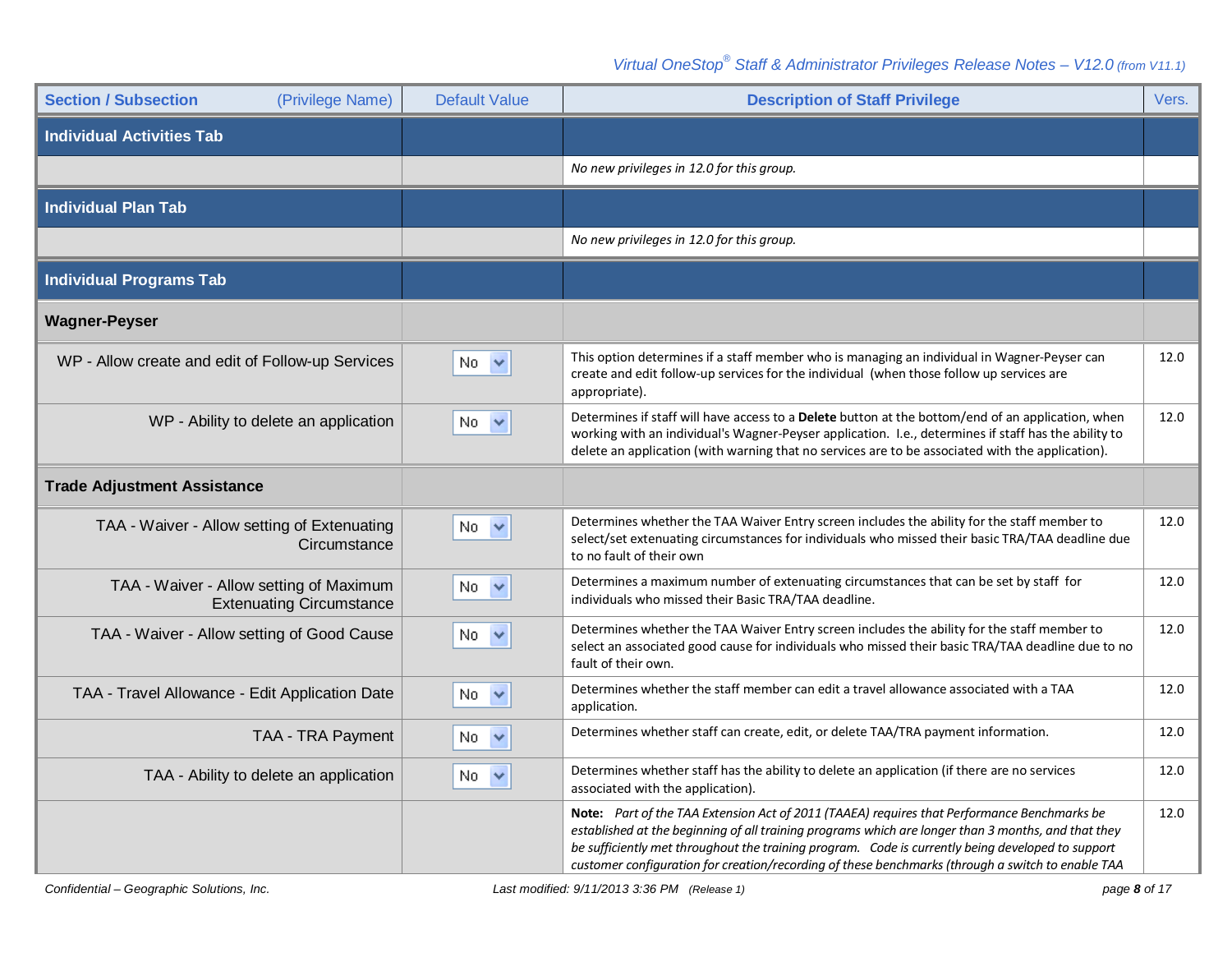| <b>Section / Subsection</b><br>(Privilege Name)       | <b>Default Value</b> | <b>Description of Staff Privilege</b>                                                                                                                                                                                                                                                                                                                                                                                                                                                                                                                                                                                                            | Vers. |
|-------------------------------------------------------|----------------------|--------------------------------------------------------------------------------------------------------------------------------------------------------------------------------------------------------------------------------------------------------------------------------------------------------------------------------------------------------------------------------------------------------------------------------------------------------------------------------------------------------------------------------------------------------------------------------------------------------------------------------------------------|-------|
|                                                       |                      | Training Benchmarks). This will include two TAA benchmark parameters, which may display on Admin<br>sites soon after this document is published. Those two parameters are indicated below:                                                                                                                                                                                                                                                                                                                                                                                                                                                       |       |
| Edit Training Benchmark After Exit                    | $No \nightharpoonup$ | Determines whether staff who have access to the training benchmark forms can edit the training<br>benchmarks after TAA program exit.                                                                                                                                                                                                                                                                                                                                                                                                                                                                                                             | 12.0  |
| Delete training benchmark                             | No.<br>$\checkmark$  | Determines whether staff who have access to the training benchmark forms can delete the<br>training benchmarks.                                                                                                                                                                                                                                                                                                                                                                                                                                                                                                                                  | 12.0  |
| <b>Workforce Investment Act</b>                       |                      |                                                                                                                                                                                                                                                                                                                                                                                                                                                                                                                                                                                                                                                  |       |
| WIA - Ability to delete an application                | $No \sim$            | Determines if staff will have access to a Delete button at the bottom/end of an application, when<br>working with an individual's WIA application. I.e., determines if staff has the ability to delete an<br>application (if there are no services associated with the application).                                                                                                                                                                                                                                                                                                                                                             | 12.0  |
| <b>Enrollments Global Parameters</b>                  |                      |                                                                                                                                                                                                                                                                                                                                                                                                                                                                                                                                                                                                                                                  |       |
| <b>Enrollment Status</b>                              |                      |                                                                                                                                                                                                                                                                                                                                                                                                                                                                                                                                                                                                                                                  |       |
| <b>Enrollments - Delete</b>                           | $No \sim$            | The Enrollments - Delete flag in the Enrollment Status area has been revised, and has additional<br>revisions planned in future releases. It determines whether the staff member can delete an<br>enrollment record from the Closure tab, under appropriate circumstances. Enrollments cannot be<br>deleted if they are the first enrollment record (i.e., an "is first" indicator is attached to the<br>enrollment), or if the enrollment is a fundable activity.<br>Note: Planned future enhancements will allow deletion of certain fundable activities from the<br>Closure tab, when specific conditions or checks are met for the activity. | 12.1  |
| <b>Edit Voided Enrollment</b>                         | $No \nightharpoonup$ | This determines whether the staff member has the ability to edit for voided enrollment records for<br>the WIA, TAA, and Generic programs.                                                                                                                                                                                                                                                                                                                                                                                                                                                                                                        | 12.1  |
| <b>Enrollment Providers and Programs</b>              |                      |                                                                                                                                                                                                                                                                                                                                                                                                                                                                                                                                                                                                                                                  |       |
| Enrollments - Edit Customer Group and Service<br>Code | $No \sim$            | This determines whether the staff member can edit the customer group and/or service code<br>associated with an enrollment, after enrollment is made                                                                                                                                                                                                                                                                                                                                                                                                                                                                                              | 12.1  |
| <b>Provider Obligations</b>                           |                      |                                                                                                                                                                                                                                                                                                                                                                                                                                                                                                                                                                                                                                                  |       |
|                                                       |                      | No new privileges in 12.0 for this group.                                                                                                                                                                                                                                                                                                                                                                                                                                                                                                                                                                                                        |       |
| <b>Provider Payments / Refunds</b>                    |                      |                                                                                                                                                                                                                                                                                                                                                                                                                                                                                                                                                                                                                                                  |       |
|                                                       |                      | No new privileges in 12.0 for this group.                                                                                                                                                                                                                                                                                                                                                                                                                                                                                                                                                                                                        |       |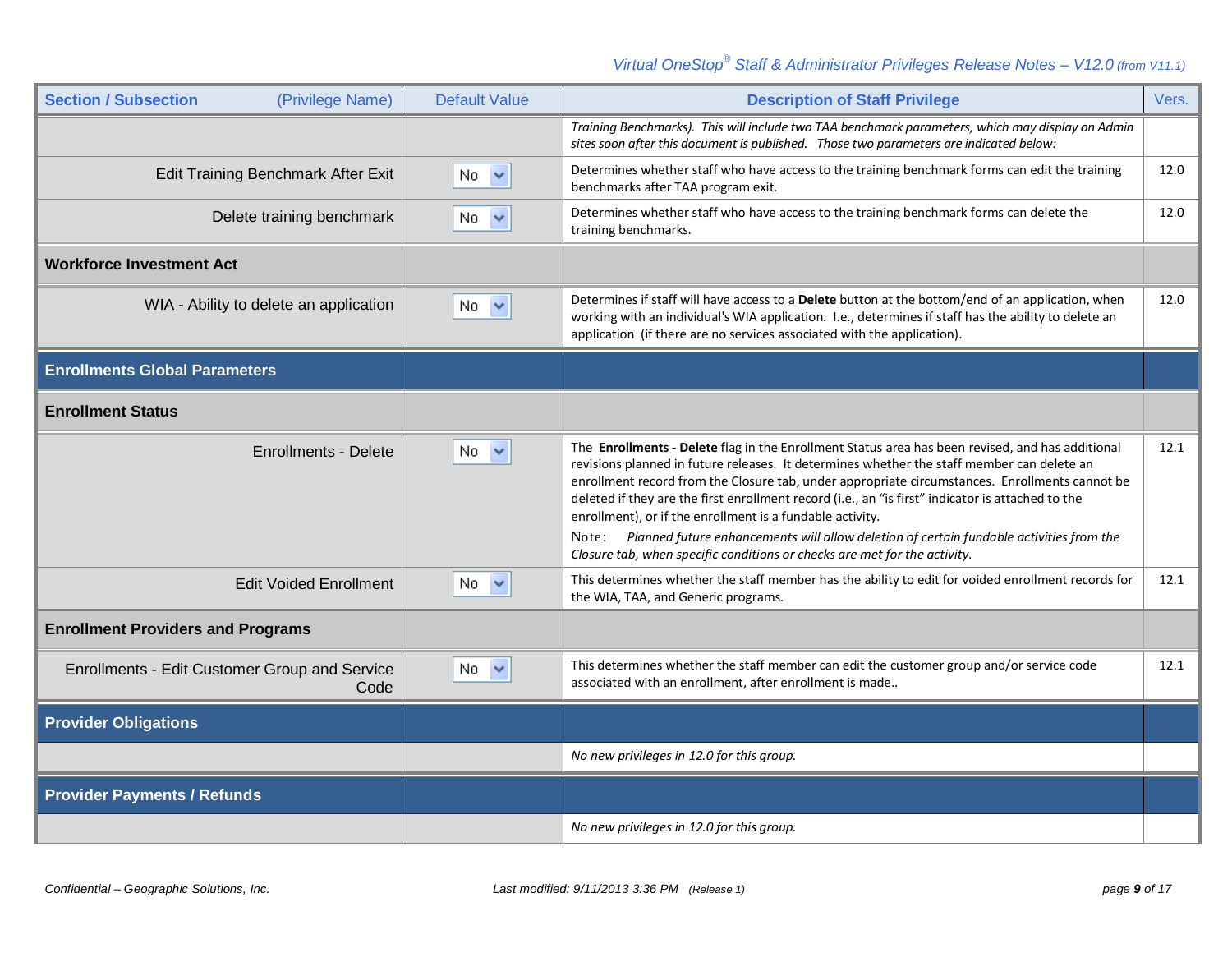| <b>Section / Subsection</b><br>(Privilege Name)                                                      | <b>Default Value</b> | <b>Description of Staff Privilege</b>                                                                                                                                                                                                                                                                                                                                                                                                                                              | Vers. |
|------------------------------------------------------------------------------------------------------|----------------------|------------------------------------------------------------------------------------------------------------------------------------------------------------------------------------------------------------------------------------------------------------------------------------------------------------------------------------------------------------------------------------------------------------------------------------------------------------------------------------|-------|
| <b>Individual Assessment Tab</b>                                                                     |                      |                                                                                                                                                                                                                                                                                                                                                                                                                                                                                    |       |
| WorkKeys™ Assessment - Delete                                                                        | $No \sim$            | Determines whether the staff member can delete the WorkKeys™ assessment level recordings.                                                                                                                                                                                                                                                                                                                                                                                          | 12.0  |
| <b>WARN</b>                                                                                          |                      |                                                                                                                                                                                                                                                                                                                                                                                                                                                                                    |       |
|                                                                                                      |                      | <b>Note:</b> These parameters are related to the WARN module that is deployed for only one customer<br>currently. The parameters may display for other customers/systems, but will not activate functions<br>until WARN is configured for the system. They should displays a "Read Only" for those customers.                                                                                                                                                                      | 12.0  |
| <b>WARN Entry</b>                                                                                    | Y<br>No Access       | Allows the staff member to access and add/edit information in the WARN Entry section of Manage<br><b>WARN Notifications.</b>                                                                                                                                                                                                                                                                                                                                                       | 12.0  |
| <b>WARN Visit Entry</b>                                                                              | Y<br>No Access       | Allows the staff member to access and add/edit information in the WARN Visit Entry function of<br>Manage WARN Notifications, for entering data for WARN visit reports.                                                                                                                                                                                                                                                                                                             | 12.0  |
| Delete Occupations attached to WARN Record                                                           | No.<br>$\checkmark$  | Allows staff to delete occupations that have been attached to a WARN record.                                                                                                                                                                                                                                                                                                                                                                                                       | 12.0  |
| Delete Locations attached to WARN Record                                                             | $\checkmark$<br>No.  | Allows staff to delete locations that have been attached to a WARN record.                                                                                                                                                                                                                                                                                                                                                                                                         | 12.0  |
| Delete Unions attached to WARN Record                                                                | $No \nightharpoonup$ | Allows staff to delete unions that have been attached to a WARN record.                                                                                                                                                                                                                                                                                                                                                                                                            | 12.0  |
| <b>Delete WARN Notice</b>                                                                            | No.<br>$\checkmark$  | Allows staff to delete an existing WARN notice.                                                                                                                                                                                                                                                                                                                                                                                                                                    | 12.0  |
| Delete WARN Visit Entry                                                                              | Own.<br>$\checkmark$ | Allows staff to delete the entire WARN Visit record, and any associated records.                                                                                                                                                                                                                                                                                                                                                                                                   | 12.0  |
| <b>State Staff Cash User Privileges - Other than</b><br><b>Employer Training Program (Read-Only)</b> |                      |                                                                                                                                                                                                                                                                                                                                                                                                                                                                                    |       |
|                                                                                                      |                      | <b>Note:</b> These parameters are related to the 12.0 Cash Draw system that is only deployed for one<br>customer currently. For customers who have Cash Draw configured for their system, the<br>administrator must have the Admin "Assign Cash User Type" privilege set to Yes, and have the staff<br>member's appropriate Cash User Type selected for this group's options to be enabled. If any of<br>those conditions are not met the group options will indicate "Read Only". | 12.0  |
| <b>Subgrantees</b>                                                                                   |                      |                                                                                                                                                                                                                                                                                                                                                                                                                                                                                    |       |
| [5 parameters]                                                                                       |                      | If your system includes Cash Draw, refer to the end of section 3 of the complete "Version 12<br>VOS/VLMI System Administrator Guide" for details on these parameters.                                                                                                                                                                                                                                                                                                              | 12.0  |
| <b>Subgrants</b>                                                                                     |                      |                                                                                                                                                                                                                                                                                                                                                                                                                                                                                    |       |
| [10 parameters]                                                                                      |                      | If your system includes Cash Draw, refer to the end of section 3 of the complete "Version 12<br>VOS/VLMI System Administrator Guide" for details on these parameters.                                                                                                                                                                                                                                                                                                              | 12.0  |
|                                                                                                      |                      |                                                                                                                                                                                                                                                                                                                                                                                                                                                                                    |       |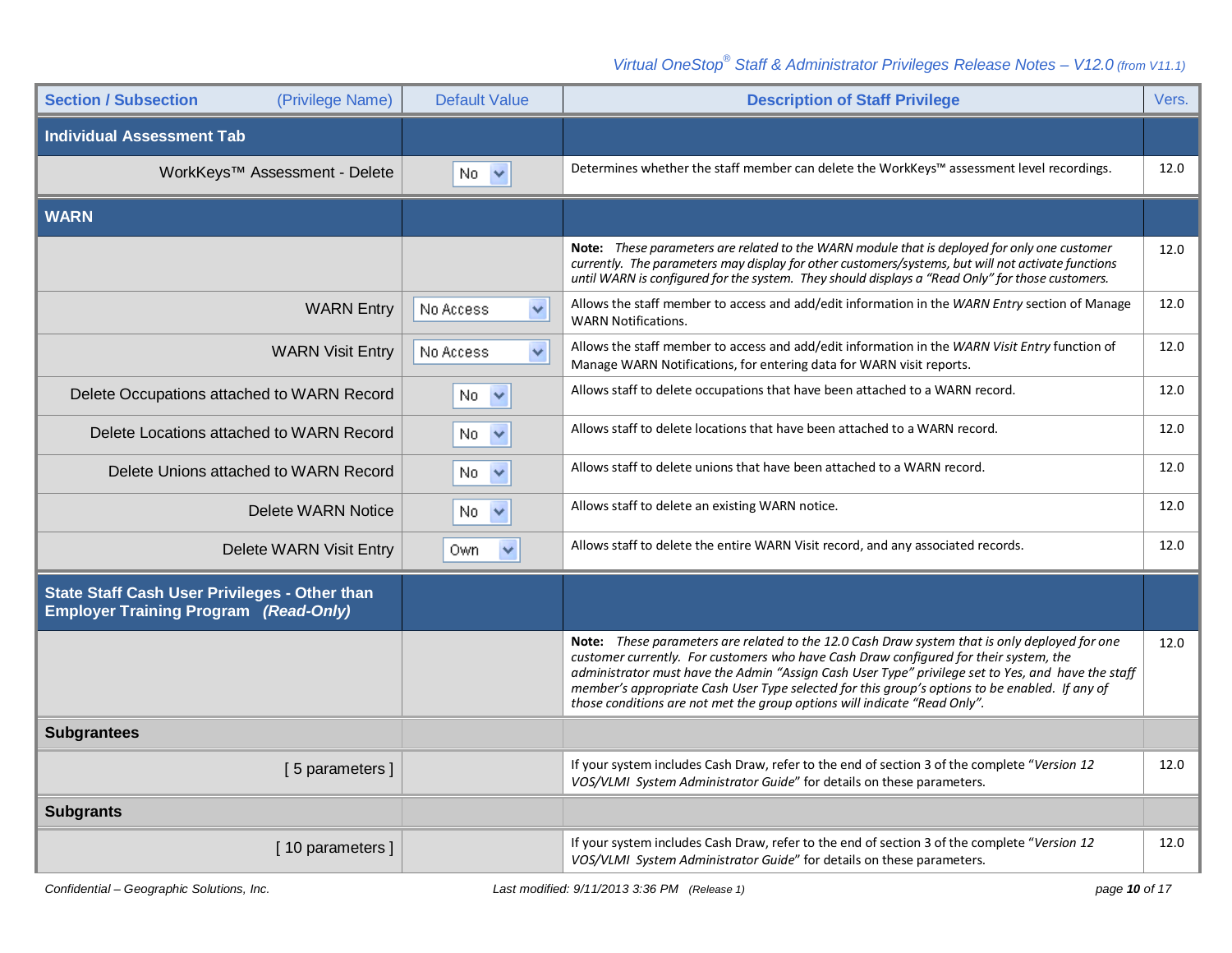| <b>Section / Subsection</b><br>(Privilege Name)                                                          | <b>Default Value</b> | <b>Description of Staff Privilege</b>                                                                                                                                                                                                                                                                                                                                                                                                                                        | Vers. |
|----------------------------------------------------------------------------------------------------------|----------------------|------------------------------------------------------------------------------------------------------------------------------------------------------------------------------------------------------------------------------------------------------------------------------------------------------------------------------------------------------------------------------------------------------------------------------------------------------------------------------|-------|
| <b>Cash Holds</b>                                                                                        |                      |                                                                                                                                                                                                                                                                                                                                                                                                                                                                              |       |
| [3 parameters]                                                                                           |                      | If your system includes Cash Draw, refer to the end of section 3 of the complete "Version 12<br>VOS/VLMI System Administrator Guide" for details on these parameters.                                                                                                                                                                                                                                                                                                        | 12.0  |
| <b>Cash Requests</b>                                                                                     |                      |                                                                                                                                                                                                                                                                                                                                                                                                                                                                              |       |
| [3 parameters]                                                                                           |                      | If your system includes Cash Draw, refer to the end of section 3 of the complete "Version 12<br>VOS/VLMI System Administrator Guide" for details on these parameters.                                                                                                                                                                                                                                                                                                        | 12.0  |
| <b>Cash Request Approval</b>                                                                             |                      |                                                                                                                                                                                                                                                                                                                                                                                                                                                                              |       |
| [2 parameters]                                                                                           |                      | If your system includes Cash Draw, refer to the end of section 3 of the complete "Version 12<br>VOS/VLMI System Administrator Guide" for details on these parameters.                                                                                                                                                                                                                                                                                                        | 12.0  |
| <b>Expenditures</b>                                                                                      |                      |                                                                                                                                                                                                                                                                                                                                                                                                                                                                              |       |
| [2 parameters]                                                                                           |                      | If your system includes Cash Draw, refer to the end of section 3 of the complete "Version 12<br>VOS/VLMI System Administrator Guide" for details on these parameters.                                                                                                                                                                                                                                                                                                        | 12.0  |
| <b>Subgrant Adjustments and Invoices</b>                                                                 |                      |                                                                                                                                                                                                                                                                                                                                                                                                                                                                              |       |
| [2 parameters]                                                                                           |                      | If your system includes Cash Draw, refer to the end of section 3 of the complete "Version 12<br>VOS/VLMI System Administrator Guide" for details on these parameters.                                                                                                                                                                                                                                                                                                        | 12.0  |
| <b>State Staff Cash User Privileges - Employer</b><br><b>Training Program State Division (Read-Only)</b> |                      |                                                                                                                                                                                                                                                                                                                                                                                                                                                                              |       |
|                                                                                                          |                      | Note: These parameters are related to the 12.0 Cash Draw system that is deployed for only one<br>customer currently. For customers who have Cash Draw configured for their system, the<br>administrator must have the Admin "Assign Cash User Type" privilege set to Yes, and have the staff<br>member's appropriate Cash User Type selected for this group's options to be enabled. If any of<br>those conditions are not met, the group options will indicate "Read Only". | 12.0  |
| <b>ETP Contractor</b>                                                                                    |                      |                                                                                                                                                                                                                                                                                                                                                                                                                                                                              |       |
| [1 parameter]                                                                                            |                      | If your system includes Cash Draw, refer to the end of section 3 of the complete "Version 12<br>VOS/VLMI System Administrator Guide" for details on these parameters.                                                                                                                                                                                                                                                                                                        | 12.0  |
| <b>ETP Contract</b>                                                                                      |                      |                                                                                                                                                                                                                                                                                                                                                                                                                                                                              |       |
| [9 parameters]                                                                                           |                      | If your system includes Cash Draw, refer to the end of section 3 of the complete "Version 12<br>VOS/VLMI System Administrator Guide" for details on these parameters.                                                                                                                                                                                                                                                                                                        | 12.0  |
| <b>ETP Fund Transfers</b>                                                                                |                      |                                                                                                                                                                                                                                                                                                                                                                                                                                                                              |       |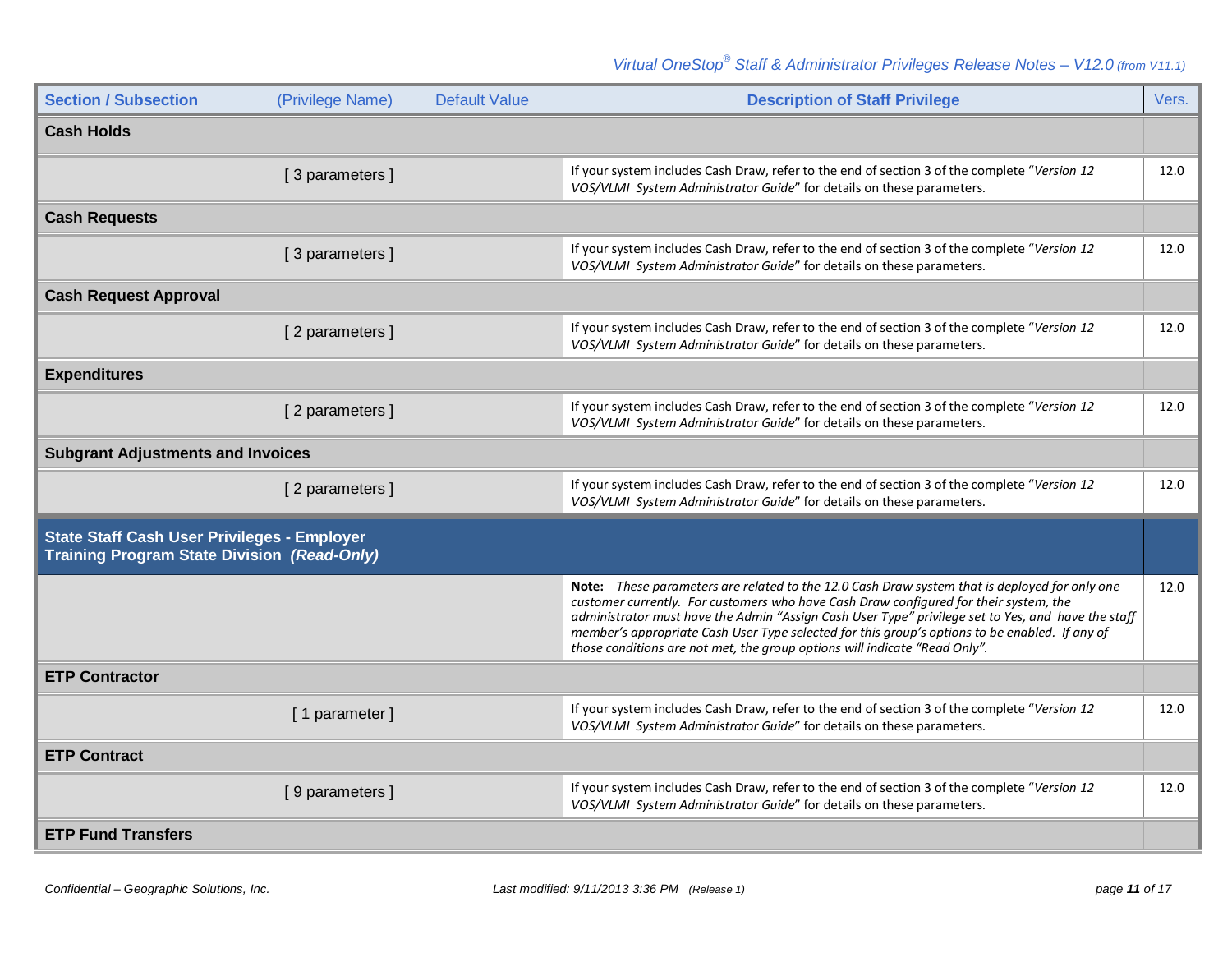| <b>Section / Subsection</b>                                 | (Privilege Name) | <b>Default Value</b> | <b>Description of Staff Privilege</b>                                                                                                                                                                                                                                                                                                                                                                                                                                        | Vers. |
|-------------------------------------------------------------|------------------|----------------------|------------------------------------------------------------------------------------------------------------------------------------------------------------------------------------------------------------------------------------------------------------------------------------------------------------------------------------------------------------------------------------------------------------------------------------------------------------------------------|-------|
|                                                             | [1 parameter]    |                      | If your system includes Cash Draw, refer to the end of section 3 of the complete "Version 12<br>VOS/VLMI System Administrator Guide" for details on these parameters.                                                                                                                                                                                                                                                                                                        | 12.0  |
| <b>Contract Adjustments and Invoices</b>                    |                  |                      |                                                                                                                                                                                                                                                                                                                                                                                                                                                                              |       |
|                                                             | [2 parameters]   |                      | If your system includes Cash Draw, refer to the end of section 3 of the complete "Version 12<br>VOS/VLMI System Administrator Guide" for details on these parameters.                                                                                                                                                                                                                                                                                                        | 12.0  |
| <b>Subgrantee Staff Cash User Privileges</b><br>(Read-Only) |                  |                      |                                                                                                                                                                                                                                                                                                                                                                                                                                                                              |       |
|                                                             |                  |                      | Note: These parameters are related to the 12.0 Cash Draw system that is deployed for only one<br>customer currently. For customers who have Cash Draw configured for their system, the<br>administrator must have the Admin "Assign Cash User Type" privilege set to Yes, and have the staff<br>member's appropriate Cash User Type selected for this group's options to be enabled. If any of<br>those conditions are not met, the group options will indicate "Read Only". | 12.0  |
| <b>Subgrantee User</b>                                      |                  |                      |                                                                                                                                                                                                                                                                                                                                                                                                                                                                              |       |
|                                                             | [5 parameters]   |                      | If your system includes Cash Draw, refer to the end of section 3 of the complete "Version 12<br>VOS/VLMI System Administrator Guide" for details on these parameters.                                                                                                                                                                                                                                                                                                        | 12.0  |
| <b>Subgrants</b>                                            |                  |                      |                                                                                                                                                                                                                                                                                                                                                                                                                                                                              |       |
|                                                             | [2 parameters]   |                      | If your system includes Cash Draw, refer to the end of section 3 of the complete "Version 12<br>VOS/VLMI System Administrator Guide" for details on these parameters.                                                                                                                                                                                                                                                                                                        | 12.0  |
| <b>Cash Request</b>                                         |                  |                      |                                                                                                                                                                                                                                                                                                                                                                                                                                                                              |       |
|                                                             | [2 parameters]   |                      | If your system includes Cash Draw, refer to the end of section 3 of the complete "Version 12<br>VOS/VLMI System Administrator Guide" for details on these parameters.                                                                                                                                                                                                                                                                                                        | 12.0  |
| <b>Expenditure Reporting</b>                                |                  |                      |                                                                                                                                                                                                                                                                                                                                                                                                                                                                              |       |
|                                                             | [1 parameters]   |                      | If your system includes Cash Draw, refer to the end of section 3 of the complete "Version 12<br>VOS/VLMI System Administrator Guide" for details on these parameters.                                                                                                                                                                                                                                                                                                        | 12.0  |
| <b>Unemployment Insurance</b>                               |                  |                      |                                                                                                                                                                                                                                                                                                                                                                                                                                                                              |       |
| <b>UI Weekly Certification</b>                              |                  | No.                  | Allows staff to change the Weekly Certification values for claimants.<br>This is only relevant to customers configured with applicable REX or GUS modules.<br>Note:                                                                                                                                                                                                                                                                                                          | 12.1  |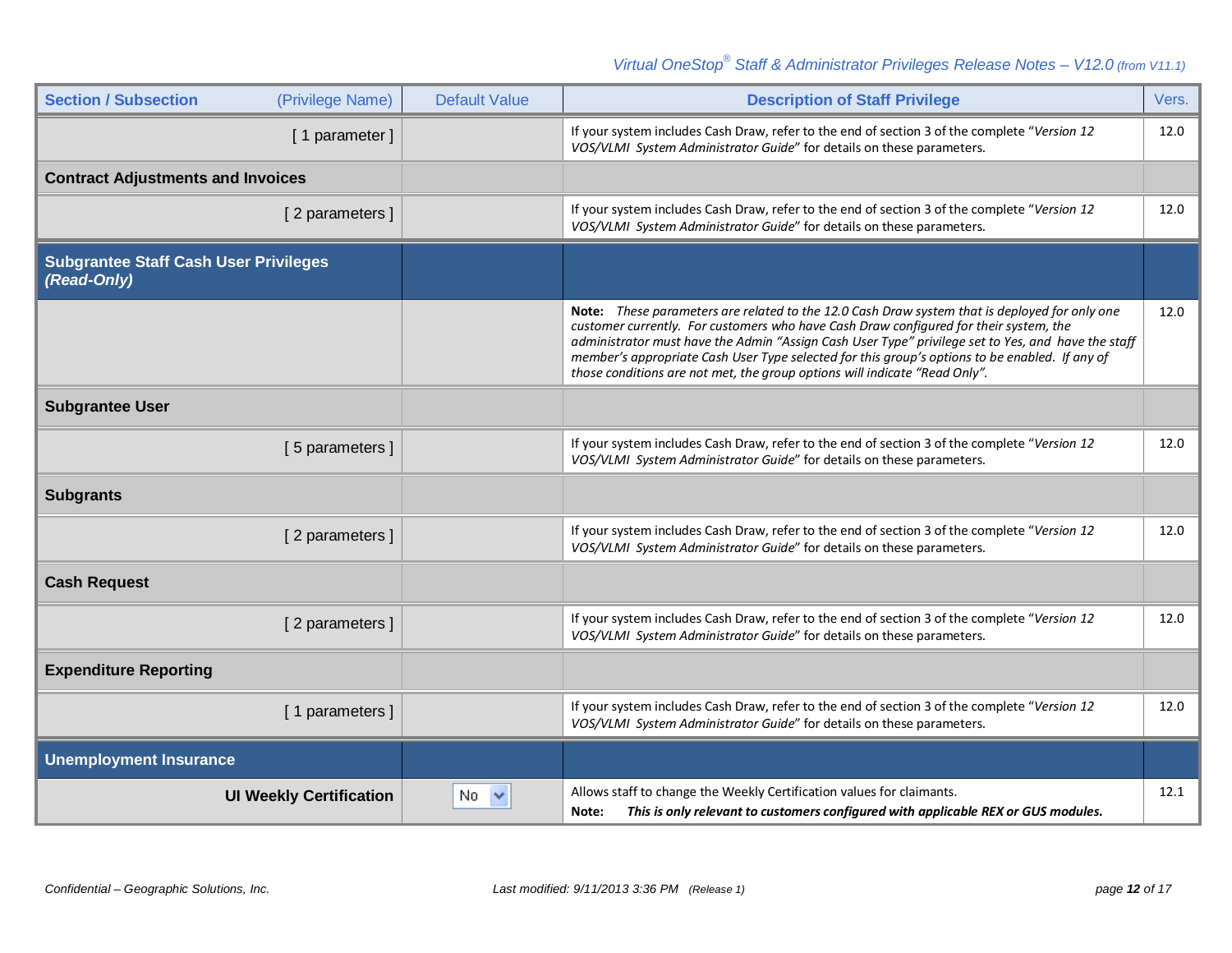#### **New Administrator Privileges in Admin Site**

Administrators have the following new privileges, which are accessed by:

- Selecting **Admin Administration Administer an Admin Account**
- Using the *Search for an Administrator* screen to search for administrators
- Selecting an administrator from the displayed search results

| <b>Section / Subsection</b> | (Privilege Name)                | <b>Default Value</b>      | <b>Description of Administrator Privilege</b>                                                                                                                                                                                                                                                                                                                                                                                            | <b>Vers</b> |
|-----------------------------|---------------------------------|---------------------------|------------------------------------------------------------------------------------------------------------------------------------------------------------------------------------------------------------------------------------------------------------------------------------------------------------------------------------------------------------------------------------------------------------------------------------------|-------------|
| <b>User Information</b>     |                                 |                           |                                                                                                                                                                                                                                                                                                                                                                                                                                          |             |
|                             | <b>Reset Password</b>           | <b>Blank Check Box</b>    | This field was changed from the previous Password Entry field in version 11.1 to a Reset Password<br>check box in 12.0, which will reset the administrator's password to a default strong password<br>assigned to the administrator user, who will then be required to change it upon signing in. This<br>ensures that administrators will not know any other administrator passwords; they will only have<br>the ability to reset them. | 12.0        |
| <b>Access Privileges</b>    |                                 |                           |                                                                                                                                                                                                                                                                                                                                                                                                                                          |             |
|                             |                                 |                           |                                                                                                                                                                                                                                                                                                                                                                                                                                          |             |
| <b>CRS Administration</b>   |                                 |                           |                                                                                                                                                                                                                                                                                                                                                                                                                                          |             |
|                             | Manage CRS Regional Contacts:   | $No \sim$                 | This field allows the administrator to access the option CRS Administration > Manage Regional<br>Contact Information to add new CRS regional contacts and maintain the region's contact data.                                                                                                                                                                                                                                            | 12.0        |
|                             |                                 |                           |                                                                                                                                                                                                                                                                                                                                                                                                                                          |             |
| <b>Cash Administration</b>  |                                 |                           |                                                                                                                                                                                                                                                                                                                                                                                                                                          |             |
|                             |                                 |                           | Note: These parameters are related to the 12.0 Cash Draw system and admin settings selected<br>from the left-menu option Cash Administration, which is currently deployed for only one customer.<br>For customers who do not have Cash Draw configured for their system, the administrator may see<br>these privileges, but they will not have access to the Cash Administration menu options regardless<br>of these privileges.         | 12.0        |
|                             | <b>Accounting Grant Codes:</b>  | $\checkmark$<br>No Access | This will enable access to the menu option Cash Administration ▶ Accounting Grant Codes.                                                                                                                                                                                                                                                                                                                                                 | 12.0        |
|                             | <b>Accounting Ledger Codes:</b> | $\checkmark$<br>No Access | This will enable access to the menu option Cash Administration > Accounting Grant Codes.                                                                                                                                                                                                                                                                                                                                                 | 12.0        |
|                             | Initiatives:                    | $\checkmark$<br>No Access | This will enable access to the menu option Cash Administration > Initiatives.                                                                                                                                                                                                                                                                                                                                                            | 12.0        |
|                             | Programs:                       | ×<br>No Access            | This will enable access to the menu option Cash Administration > Programs.                                                                                                                                                                                                                                                                                                                                                               | 12.0        |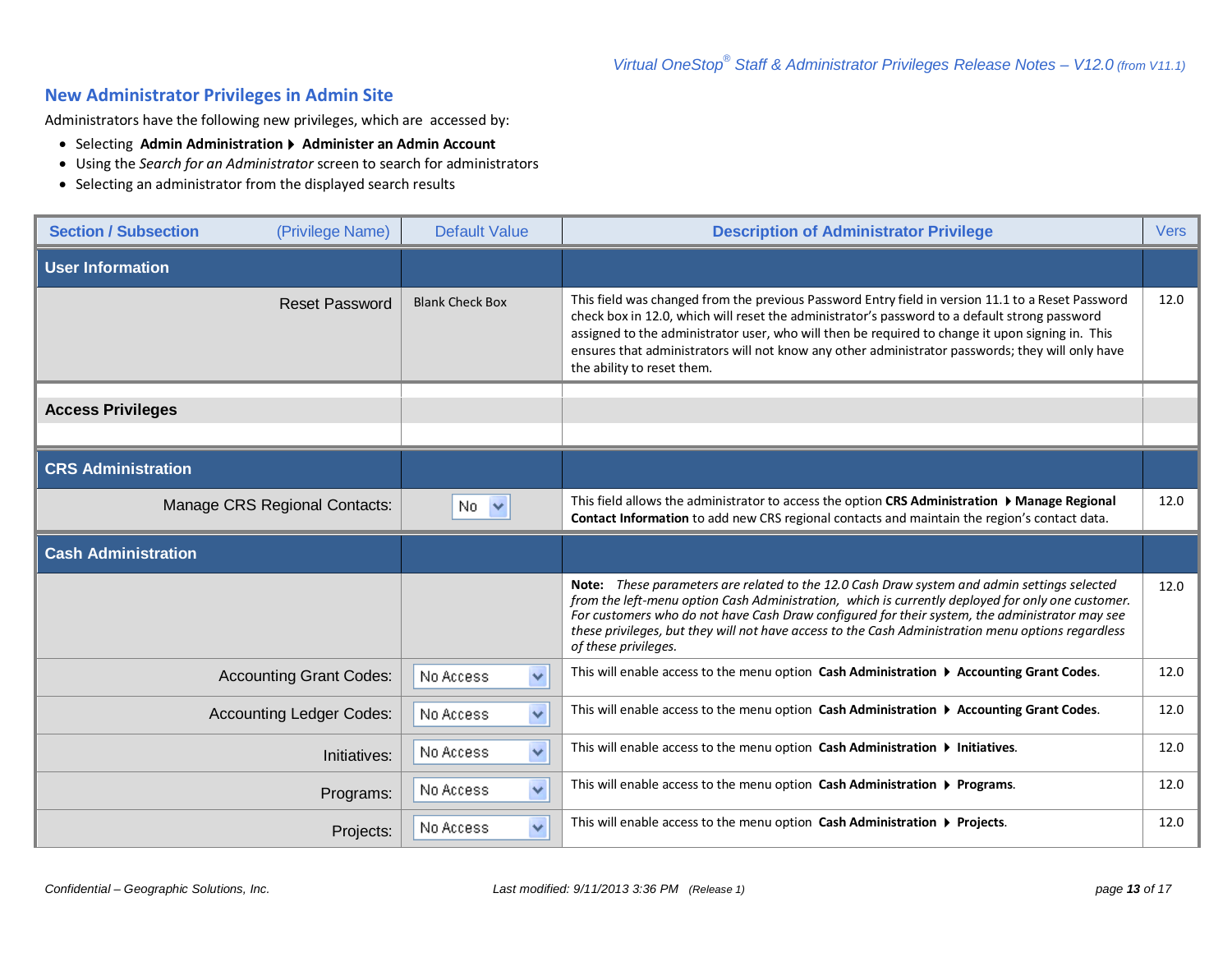| <b>Section / Subsection</b><br>(Privilege Name) | <b>Default Value</b>      | <b>Description of Administrator Privilege</b>                                                                                                                                                                                                                                                                                                                           | <b>Vers</b> |
|-------------------------------------------------|---------------------------|-------------------------------------------------------------------------------------------------------------------------------------------------------------------------------------------------------------------------------------------------------------------------------------------------------------------------------------------------------------------------|-------------|
| <b>State Assembly Representatives:</b>          | $\checkmark$<br>No Access | This will enable access to the menu option Cash Administration $\triangleright$ State Assemblymen.                                                                                                                                                                                                                                                                      | 12.0        |
| <b>State Senators:</b>                          | $\checkmark$<br>No Access | This will enable access to the menu option Cash Administration > State Senators.                                                                                                                                                                                                                                                                                        | 12.0        |
| US Congressman:                                 | $\checkmark$<br>No Access | This will enable access to the menu option Cash Administration > US Congressman.                                                                                                                                                                                                                                                                                        | 12.0        |
| <b>US Senators</b>                              | $\checkmark$<br>No Access | This will enable access to the menu option Cash Administration $\triangleright$ US Senators.                                                                                                                                                                                                                                                                            | 12.0        |
| <b>Data Administration</b>                      |                           |                                                                                                                                                                                                                                                                                                                                                                         |             |
| <b>Basic Skills Assessments:</b>                | $No \sim$                 | This will enable access to the menu option Data Administration ▶ Basic Skills Assessments.                                                                                                                                                                                                                                                                              | 12.0        |
| Job Order Special Category Lookup Table:        | No $\vee$                 | This will enable access to the menu option Data Administration ▶ Job Order Special Categories<br>Maintenance.                                                                                                                                                                                                                                                           | 11.1        |
| Manage LWIA/Regions and Offices:                | $No \sim$                 | This will enable access to the menu option Data Administration > Manage LWIA/Regions and<br>Offices.                                                                                                                                                                                                                                                                    | 11.1        |
| Mass Assigned Office Change:                    | No $\vee$                 | This will enable access to the menu option Data Administration $\triangleright$ Mass Assigned Office Change.                                                                                                                                                                                                                                                            | 11.1        |
| Occupations In Demand by Region:                | No $\vee$                 | This will enable access to the menu option Data Administration $\triangleright$ Occupations In Demand by<br>Region - Bright Outlook.                                                                                                                                                                                                                                    | 11.1        |
| Resumés - System Template Administration:       | No.<br>$\checkmark$       | This will enable access to the menu option Data Administration ▶ Resumés - System Template<br>Administration.                                                                                                                                                                                                                                                           | 11.1        |
| <b>ZIP Code to Office Crosswalk:</b>            | No<br>$\checkmark$        | This will enable access to the menu option Data Administration ▶ Zip Code to Office Crosswalk.                                                                                                                                                                                                                                                                          | 11.1        |
| <b>Program Administration</b>                   |                           |                                                                                                                                                                                                                                                                                                                                                                         |             |
|                                                 |                           | Note: The four WARN parameters that follow are related to the 12.0 WARN system that is<br>currently deployed for only one customer. For customers who do not have WARN configured for<br>their system, these administrator privileges will have no effect because WARN Program<br>Maintenance is not an available option for them from the Program Administration menu. | 12.0        |
| Manage LWIA Contacts:                           | LWIA<br>×                 | This will enable access to the menu option <b>Program Administration <math>\triangleright</math> WARN Program</b><br>Maintenance ▶ LWIA Contact Information, and control at what level the contacts can be created<br>or maintained.                                                                                                                                    | 12.0        |
| <b>Manage Regional Contacts:</b>                | No.<br>$\checkmark$       | This will enable access to the menu option Program Administration > WARN Program<br>Maintenance > Rapid Response/Regional Advisor Contact Information.                                                                                                                                                                                                                  | 12.0        |
| Manage WARN Other Contacts:                     | No.<br>$\checkmark$       | This will enable access to the menu option <b>Program Administration <math>\triangleright</math> WARN Program</b><br>Maintenance ▶ DOL/ Other Contacts.                                                                                                                                                                                                                 | 12.0        |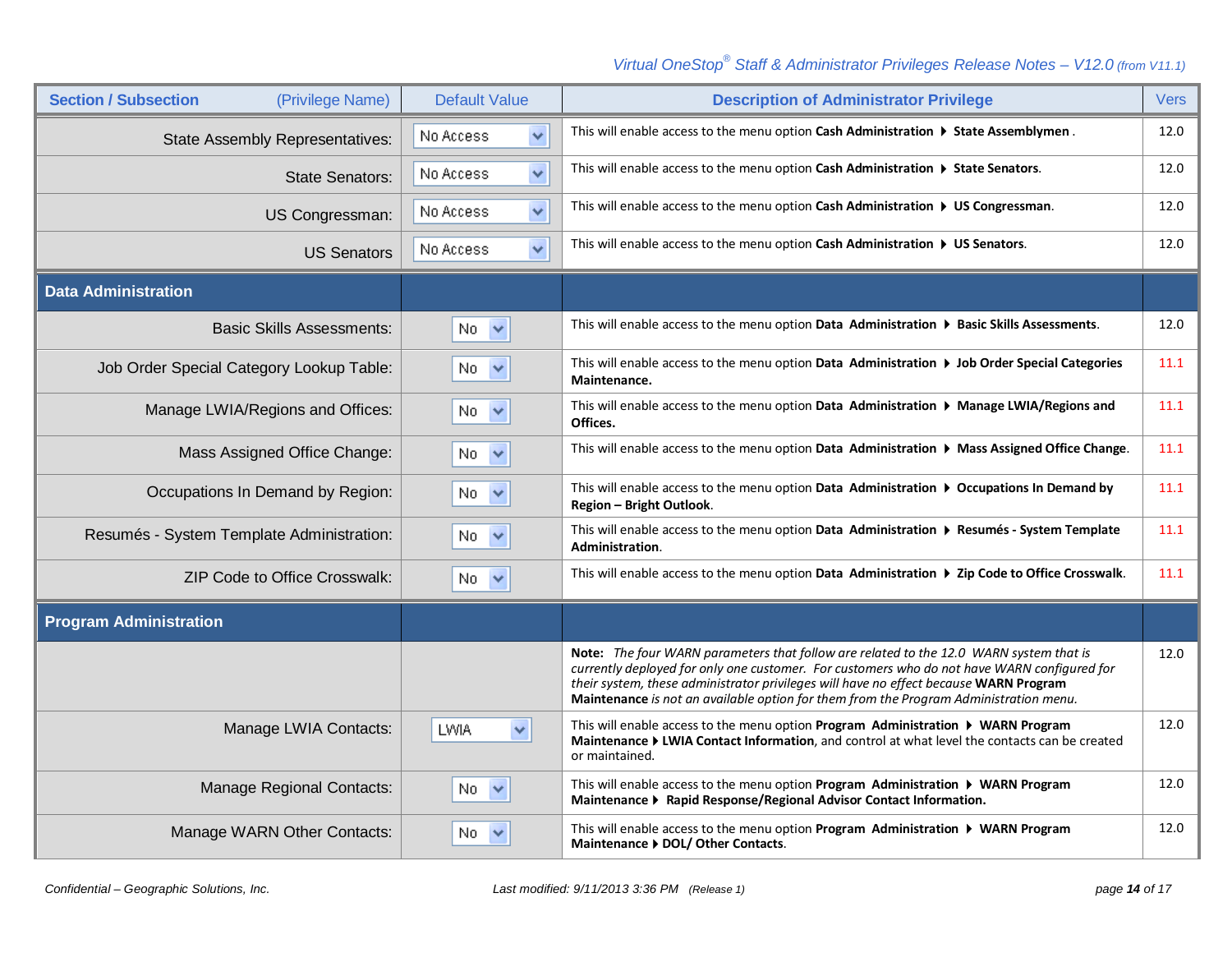| <b>Section / Subsection</b><br>(Privilege Name) | <b>Default Value</b> | <b>Description of Administrator Privilege</b>                                                                                                                                                                                                                                                                                                                                                                 | <b>Vers</b> |
|-------------------------------------------------|----------------------|---------------------------------------------------------------------------------------------------------------------------------------------------------------------------------------------------------------------------------------------------------------------------------------------------------------------------------------------------------------------------------------------------------------|-------------|
| Manage ZIP to LWIA:                             | $No \sim$            | This will enable access to the menu option Program Administration ▶ WARN Program<br>Maintenance ▶ Manage ZIP to LWIA.                                                                                                                                                                                                                                                                                         | 12.0        |
| <b>WIA Agency Codes:</b>                        | No<br>$\checkmark$   | This will enable access to the menu option Program Administration ▶ WIA Agency Codes.                                                                                                                                                                                                                                                                                                                         | 12.0        |
| <b>Content Publisher</b>                        |                      |                                                                                                                                                                                                                                                                                                                                                                                                               |             |
|                                                 |                      | No new privileges in 12.0 for this group.                                                                                                                                                                                                                                                                                                                                                                     |             |
| <b>Reports Administration</b>                   |                      |                                                                                                                                                                                                                                                                                                                                                                                                               |             |
| <b>MIC Indicators Admin:</b>                    | No.<br>$\checkmark$  | This will enable access to the menu option View Reports > MIC Indicators Admin.                                                                                                                                                                                                                                                                                                                               | 12.0        |
| <b>Staff Privileges Report:</b>                 | $No \sim$            | This will enable access to the menu option View Reports > Staff Privileges Report.                                                                                                                                                                                                                                                                                                                            | 11.1        |
| UI Wages Report:                                | No.<br>$\checkmark$  | This will enable access to the menu option View Reports > UI Wages Report.                                                                                                                                                                                                                                                                                                                                    | 11.1        |
| <b>Service Administration</b>                   |                      |                                                                                                                                                                                                                                                                                                                                                                                                               |             |
| <b>Administer Local Activity Codes:</b>         | $No \sim$            | This will enable access to the menu option Service Administration $\triangleright$ Local Activity Codes.                                                                                                                                                                                                                                                                                                      | 12.0        |
| <b>Administer Service Duration table:</b>       | $No \nightharpoonup$ | This will enable access to the menu option Service Administration ▶ Duration Maintenance.                                                                                                                                                                                                                                                                                                                     | 11.1        |
| Administer Service Mutual Exclusive table:      | No.<br>$\checkmark$  | This will enable access to the menu option Service Administration $\triangleright$ Mutual Exclusive<br>Maintenance.                                                                                                                                                                                                                                                                                           | 11.1        |
| Administer Service Non Mutual Exclusive table:  | $No \sim$            | This will enable access to the menu option Service Administration ▶ Non Mutual Exclusive<br>Maintenance.                                                                                                                                                                                                                                                                                                      | 11.1        |
| Administer Service Not Exist Alone table:       | $No \sim$            | This will enable access to the menu option Service Administration ▶ Not Exist Alone<br>Maintenance.                                                                                                                                                                                                                                                                                                           | 11.1        |
| <b>Staff Administration</b>                     |                      |                                                                                                                                                                                                                                                                                                                                                                                                               |             |
| Assign Cash User Type:                          | No $\vee$            | This will enable an administrator managing a staff account to access the separate Cash User Type<br>privilege for Cash Draw staff users, near the bottom of the User Information sections.                                                                                                                                                                                                                    | 12.0        |
| <b>Change Privilege Group Settings:</b>         | No $\vee$            | This is the same privilege as Edit Privilege Groups in version 11.0. The name has been changed to<br>be more accurate.                                                                                                                                                                                                                                                                                        | 12.0        |
| Inactivate/Activate Privilege Groups:           | No $\vee$            | This privilege has was removed in 12.0. Then it was returned in 12.05. It controls the ability for<br>administrator to inactivate or activate any privilege groups. I.e., when you pick Administer<br>Privilege Groups, the links in the Action column to Activate or Inactivate a specific Group will<br>display a message indicating that you are not authorized to perform that service. The privilege for | 12.05       |
| Confidential – Geographic Solutions, Inc.       |                      | Last modified: 9/11/2013 3:36 PM (Release 1)<br>page 15 of 17                                                                                                                                                                                                                                                                                                                                                 |             |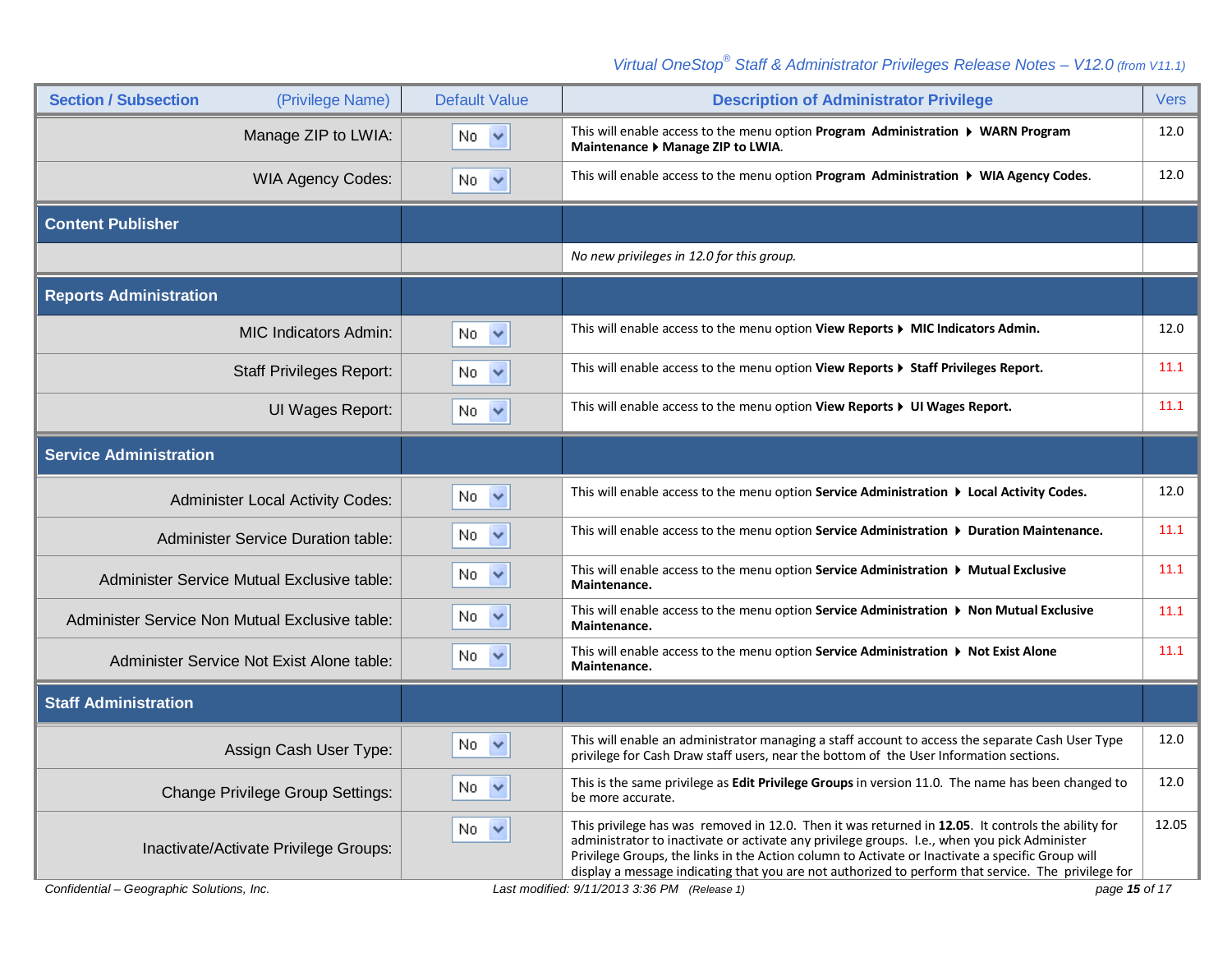| <b>Section / Subsection</b>                                                     | (Privilege Name)        | <b>Default Value</b>                                                       | <b>Description of Administrator Privilege</b>                                                                                                                                                       | <b>Vers</b> |
|---------------------------------------------------------------------------------|-------------------------|----------------------------------------------------------------------------|-----------------------------------------------------------------------------------------------------------------------------------------------------------------------------------------------------|-------------|
|                                                                                 |                         |                                                                            | deleting privilege groups also exists, and is a separate privilege.                                                                                                                                 |             |
| <b>Staff Privilege Category Assignment Ability</b><br>(Check All / Uncheck All) |                         |                                                                            |                                                                                                                                                                                                     |             |
| General Privileges                                                              |                         | Manage Individuals V                                                       | Any box that is unchecked in this area will disable the privilege group/category for the selected<br>administrator when they access Staff Administration options to create or edit a staff account. | 12.0        |
| Individual File Folders                                                         |                         | Manage Employers $\square$                                                 | For example, if the Manage Employers and Employer File Folders privilege groups are unchecked (as                                                                                                   |             |
| Employer File Folders E                                                         |                         | Employer Case Notes Ø                                                      | shown at left), then when that administrator logs in and opens the screen for a specific staff member,<br>they will see the categories display "Read -Only" as shown below:                         |             |
| Manage Job Orders V                                                             |                         | Manage Labor Exchange                                                      | <b>n</b> General Privileges<br>$\circledcirc$<br><b>Top</b>                                                                                                                                         |             |
| Manage Activities V                                                             |                         | Manage Providers V                                                         |                                                                                                                                                                                                     |             |
| Manage Consumer Reporting System (CRS)                                          |                         | Manage Events/Scan Card                                                    | <b>B</b> Manage Individuals<br>$\odot$<br>Top                                                                                                                                                       |             |
| Manage Case Assignment Ø                                                        |                         | Manage Profiling Ø                                                         | <b>El Individual File Folders</b><br>$\odot$<br><b>Top</b>                                                                                                                                          |             |
| Manage Communications                                                           |                         | Manage Satisfaction Surveys                                                |                                                                                                                                                                                                     |             |
| Manage Funds Ø                                                                  |                         | Manage Tracking                                                            | $\circledcirc$<br><b>¤ Manage Employers</b><br><b>Top</b>                                                                                                                                           |             |
| View Reports ☑                                                                  |                         | Individual Case Notes Tab                                                  | ■ Employer File Folders (Read-Only)<br>$\odot$<br><b>Top</b>                                                                                                                                        |             |
| Document Management ☑                                                           |                         | Individual Activities Tab                                                  | Corporate Profile Access   Yes                                                                                                                                                                      |             |
| Individual Plan Tab                                                             |                         | Individual Programs Tab                                                    | Job Orders Plan Access No                                                                                                                                                                           |             |
| Enrollments Global Parameters V                                                 |                         | Provider Obligations Ø                                                     | Recruitment Plan Access Yes<br>Search History Access Yes                                                                                                                                            |             |
| Provider Payments / Refunds V                                                   |                         | Individual Assessment Tab                                                  | Communications Profile Access   Yes                                                                                                                                                                 |             |
| <b>WARN</b>                                                                     |                         | State Staff Cash User Privileges - Other than<br>Employer Training Program | <b>B Employer Case Management (Read-Only)</b><br>℗<br><b>Top</b>                                                                                                                                    |             |
| State Staff Cash User Privileges - Employer Training<br>Program State Division  |                         | Subgrantee Staff Cash User Privileges                                      | - Orders                                                                                                                                                                                            |             |
| <b>System Setting and Information</b>                                           |                         |                                                                            |                                                                                                                                                                                                     |             |
|                                                                                 | Add Email Service:      | No.<br>$\checkmark$                                                        | Allows an administrator with access to System Settings ▶ Email Addresses to add an additional<br>email service.                                                                                     | 12.0        |
| No $\sim$<br>Add local Email addresses to Services:                             |                         |                                                                            | Allows an administrator with access to System Settings ▶ Email Addresses to add email addresses<br>to the services.                                                                                 | 12.0        |
|                                                                                 | Add/Edit Email Subject: | No.<br>$\checkmark$                                                        | Allows an administrator with access to System Settings ▶ Email Addresses to add/edit an email<br>subject for a service.                                                                             | 12.0        |